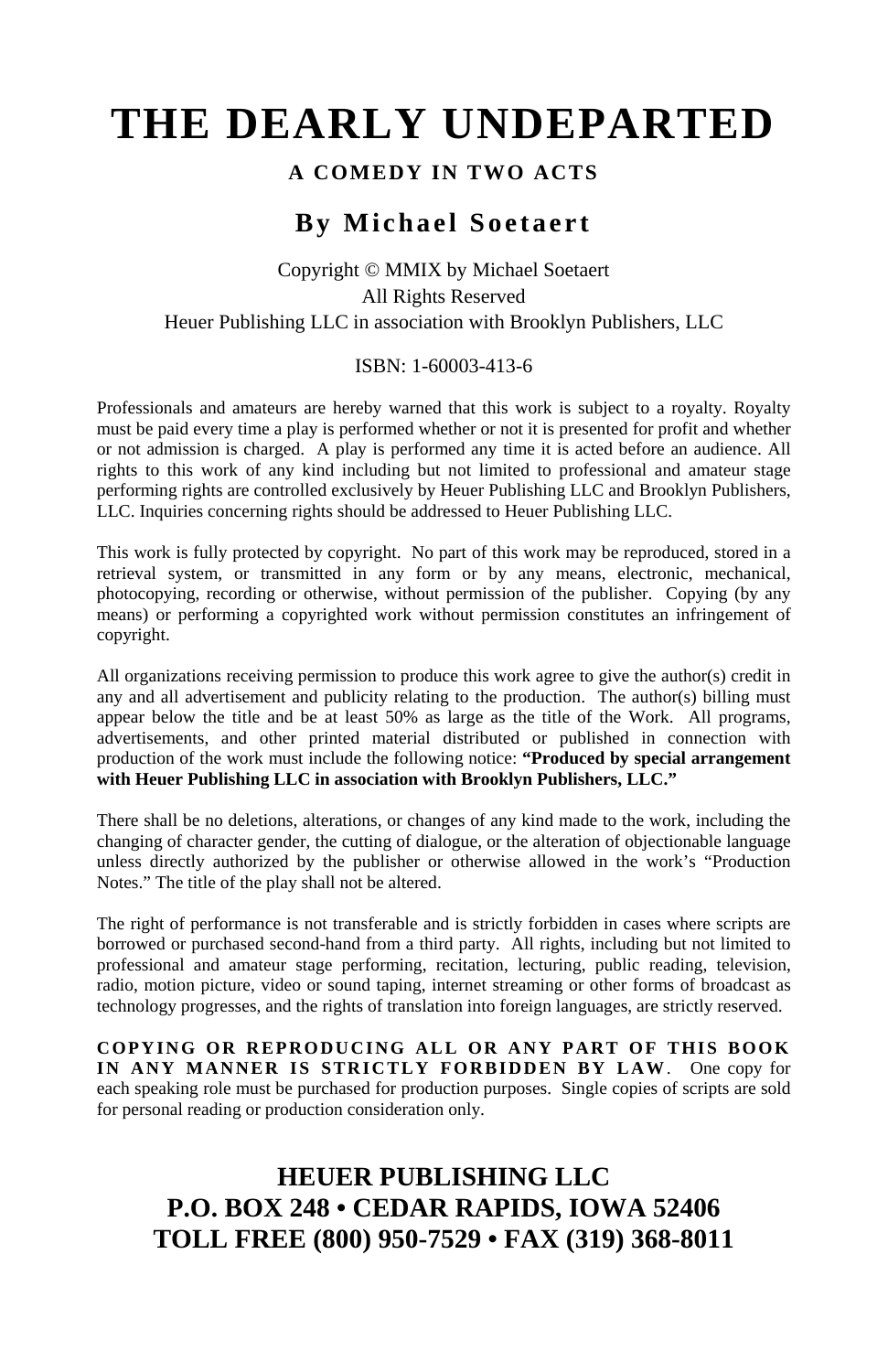### **CHARACTERS**

*(15-17 Players; 5 Females, 2 Males, 7-9 Either)* 

- PEARL HEDGEPATH -- She is an old (mid 80s) sweet lady. She was a housewife all her life. She is definitely loopy as they come. She has lived in her house for 57 years and doesn't want to leave. Her late husband, Eugene (whom she will always refer to as "Mr. Hedgepath") was an amateur carpenter; he remodeled the house to suit his tastes. Pearl promised Mr. Hedgepath that she would never move without his permission, but it's come to the point in her life where she really can't stay alone anymore, and she knows it.
- LYLE WANAMAKER -- Her grandson. 20 something. He's truly a nice guy. He has his grandmother's best interest at heart. His parents were eaten by a lion at the zoo (which no one believes) while he was visiting Gramma, so he just stayed. He wants to help his grandmother go to assisted living, but since she won't leave the house without knowing her husband would approve, he arranges a "séance." He is also working with a realtor he will fall in love with. The money for the house will go to support Gramma. Let HEDGEPATH - She is an old (mid 805) sweet lady. She was a housewife all help starts and the starts and the<br>is definitely loopy as they come. She has lived in her house for 57 years and doe<br>to loope. Her late lusband, E
- UNCLE VERN POOTSKY -- Pearl's only son. 60s. He is nasty and greedy and truly only wants Pearl's supposed money, which, as far as he's concerned, is the house. Unfortunately, the house really isn't really worth anything (which is why Allison is showing it.)
- CHIP FURBITZ -- Uncle Vern's lawyer. He doesn't have a clue about law (he's still in law school, where's he's been since 1987. He thinks passing the board is something that involves the freeway and a lumber truck.
- ALLISON BEEDLE -- Young (20s), pretty. She's a realtor. A bad realtor. A desperate realtor. But honest . . . well, she tries. She desperately needs a sell and will do anything for it. She's also madly in love with Lyle, and has been since the 2<sup>nd</sup> grade. Lyle, however, is clueless, mostly because she's never mentioned it to him. Why bother when it's so much easier to stalk him?
- ACE BANDAGE -- One of the séance guys. He's actually a moonlighting English teacher. (They're basically the same job.)
- FLOYD The other séance guy. They have all sorts of gadgets and weird backgrounds. Still, what it comes down to is that they're Union workers and this is just another gig.
- OOGA (just Ooga): She is the fortune teller that is doing the séance; moonlighting from the circus (hey, it's off season.) She has a Romania accent (if you can't do Romanian, Hungarian would be fine) that can come and go. She tries to be deep and mysterious, but can't hide the fact that she's shallow and transparent.
- LOUIE CHEDARWAX -- The dead guy. A bit younger than Pearl, but not by much (say, late 70's.) In good health, aside from the fact that he's dead. Doesn't want to go back. Likes to watch TV, eat junk food, and play cards.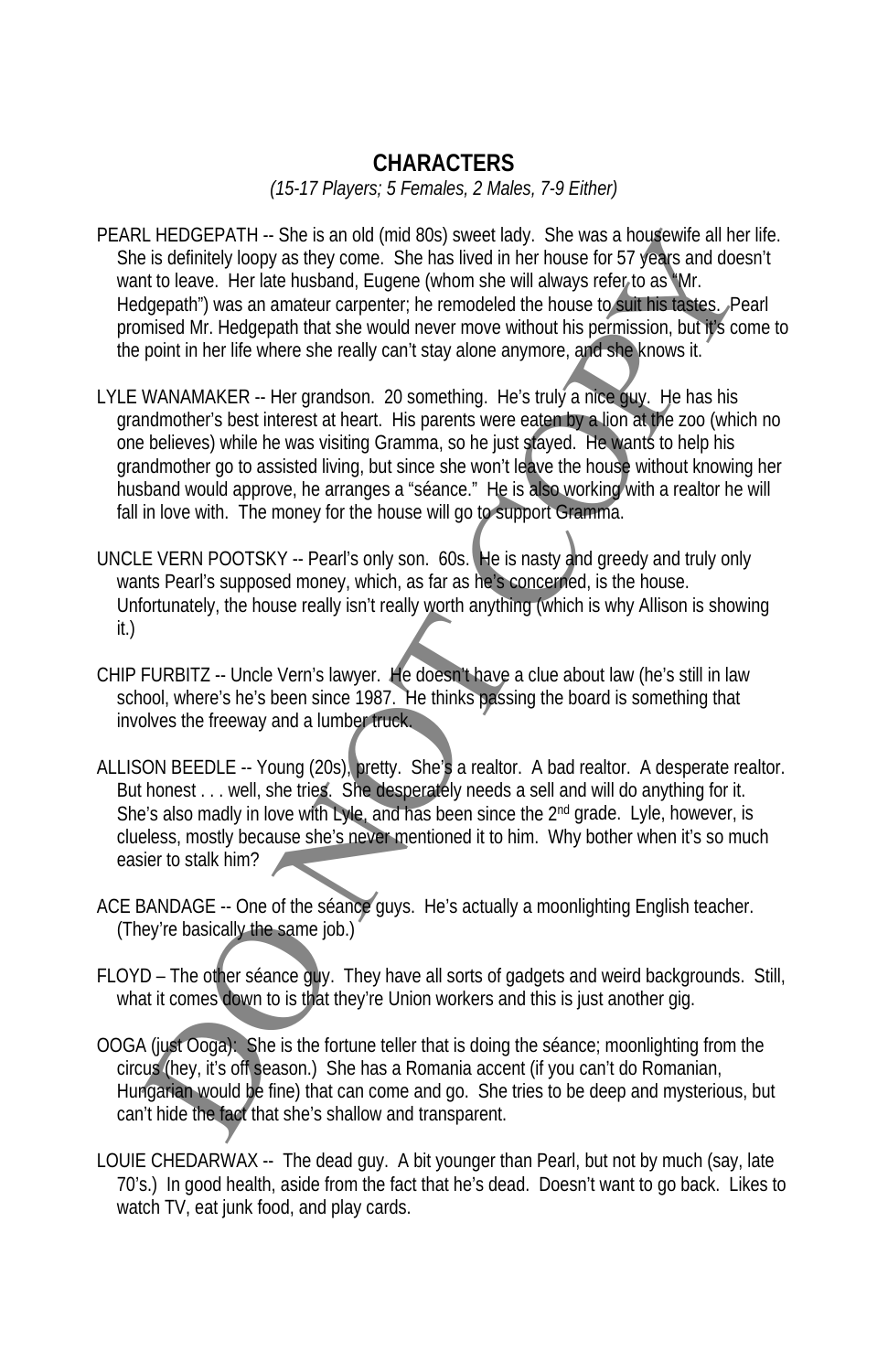- ILENE CHEDARWAXLouie's wife. She's still wearing black. Don't fool yourself, she's glad that Louie's gone. I hear her, and all her kids, speaking with a Brooklyn accent.
- RAYMOND CHEDARWAX **–** Louie's oldest son. Respectful, generally polite, but willing to defend the family honor at a moment's notice, if that. Wears a cheap suit, no tie.
- ANDY CHEDARWAX **–** Louie's younger son. He's only interested in playing soccer. In fact, he's dressed in a soccer shirt and shorts – shin guards if you have 'em, and he has a soccer ball.
- ANSON HORSELWITZ He's a stereotypical undertaker, presumably the one who buried Louie. Black suit, reserved.
- SANDY DIZINSKI She is a reporter for the American Inquirer, which is a sleazy tabloid. All she cares about is getting a story that will sell. After all, truth is relative.
- COP #1 (PETE) He (or she) is just a cop. A regular flat foot. Both he and Bernie happened to know Louie in his previous life… or they're in on the hoax, too . . .
- COP #2 (BERNIE) Just like Cop #1. Could be a female, too.

**Note**: Both Raymond and Andy could be doubled for Floyd and Ace, and one or both could be played by girls with minor changes. Both cops, the Undertaker, and Chip could also be played by girls. States dialects and a societies that and societies that societies that societies that societies that and shorts - shin guards if you have em, and he has a state to the American Inquirer, when the one who having the has a c

# **SETTING**

One interior scene. The front room of a home. Not on your block, mind you, but the next one over.

**TIME**

I got about 6:30 right now, but I imagine it'll have changed by the time you read this.



**ACT II**: Later that night.

**ACT III**: The next evening.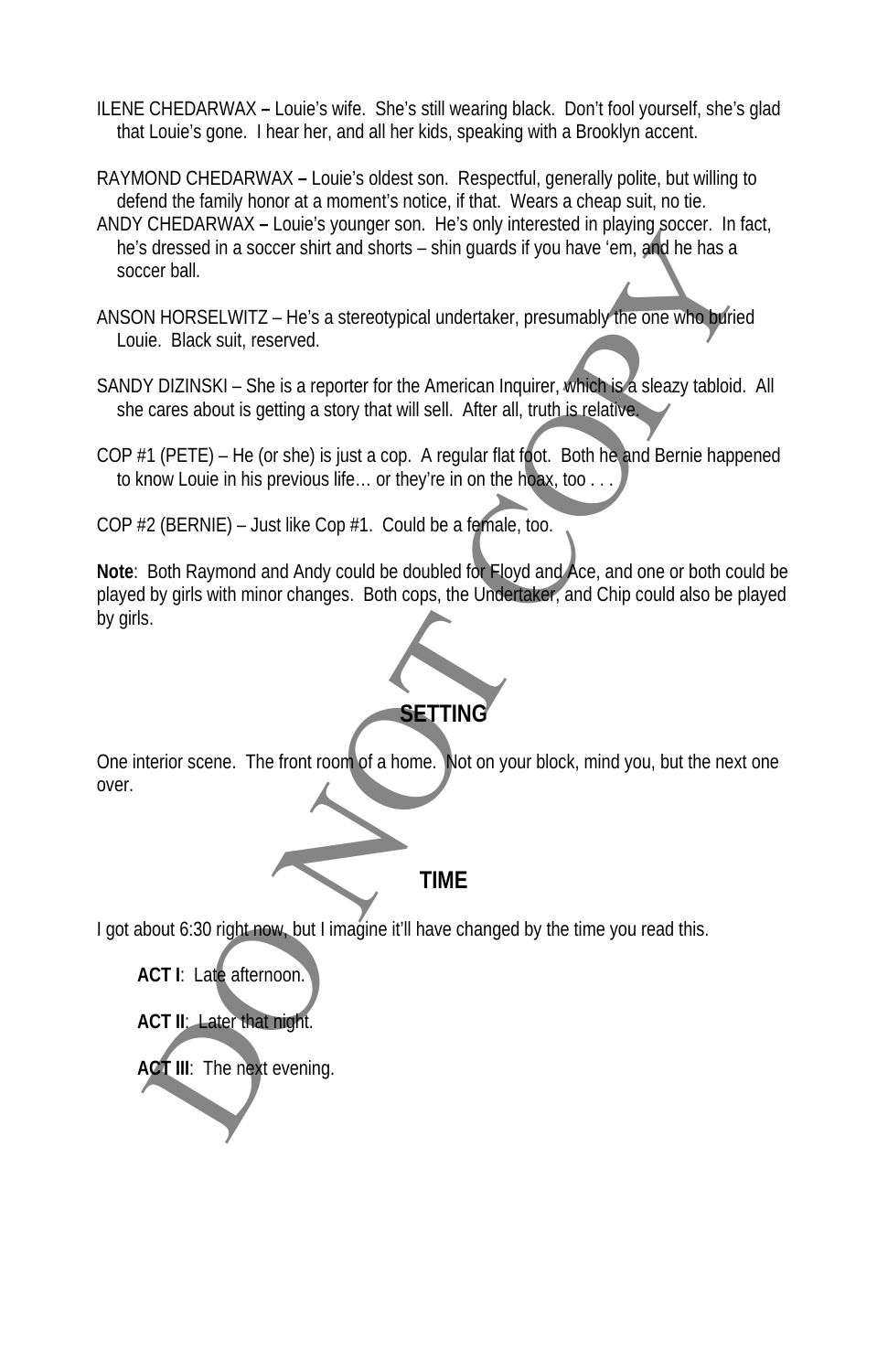### **One Set:** Somewhat complicated, but it'll be fun

The stage will become the front room and dining room of Pearl Hedgepath. It is strange, to say the least. There is no front door...really, instead, there is a window UR that almost everyone will enter through. There is a coat closet DR that also opens to the outside, but it truly needs to look like a coat closet. There is another door UL that, when opened from the inside, needs to look like there's a brick wall behind it. This "wall" needs to be able to hinge open to backstage so people can secretly enter or exit through it. There is one more door LC that exits to the kitchen and the rest of the house.

The right part of the stage is the living room. There is an old TV, complete with rabbit ears, against the wall UR. A toilet is sitting in front of the TV, along with a sofa. There is a blanket draping the sofa that hides the hole that goes all the way through it. In front of the sofa there is a small, ragged area rug. There should be the ubiquitous end tables, lamps, and all the knickknacks that any old lady would have in her home. On one of the end tables there needs to be an old style rotary phone. election there is no into the state of the state of the state of the state of the state of the state of the state of the state of the state of the state of the state of the state of the state of the state of the state of t

The left part of the stage is the dining area. It consists of a large table  $-$  big enough to seat six – and a hutch against the wall DL (to the Left of the kitchen door.) The hutch should have drawers or cabinets underneath that can be opened. On the hutch, aside from all the Frou Frou, is a toaster and a coffee pot, both of which need to be at least marginally practical. A refrigerator that can be opened would be nice, too. See what you can find.

Now, go figure out how you can get all this to fit on your stage.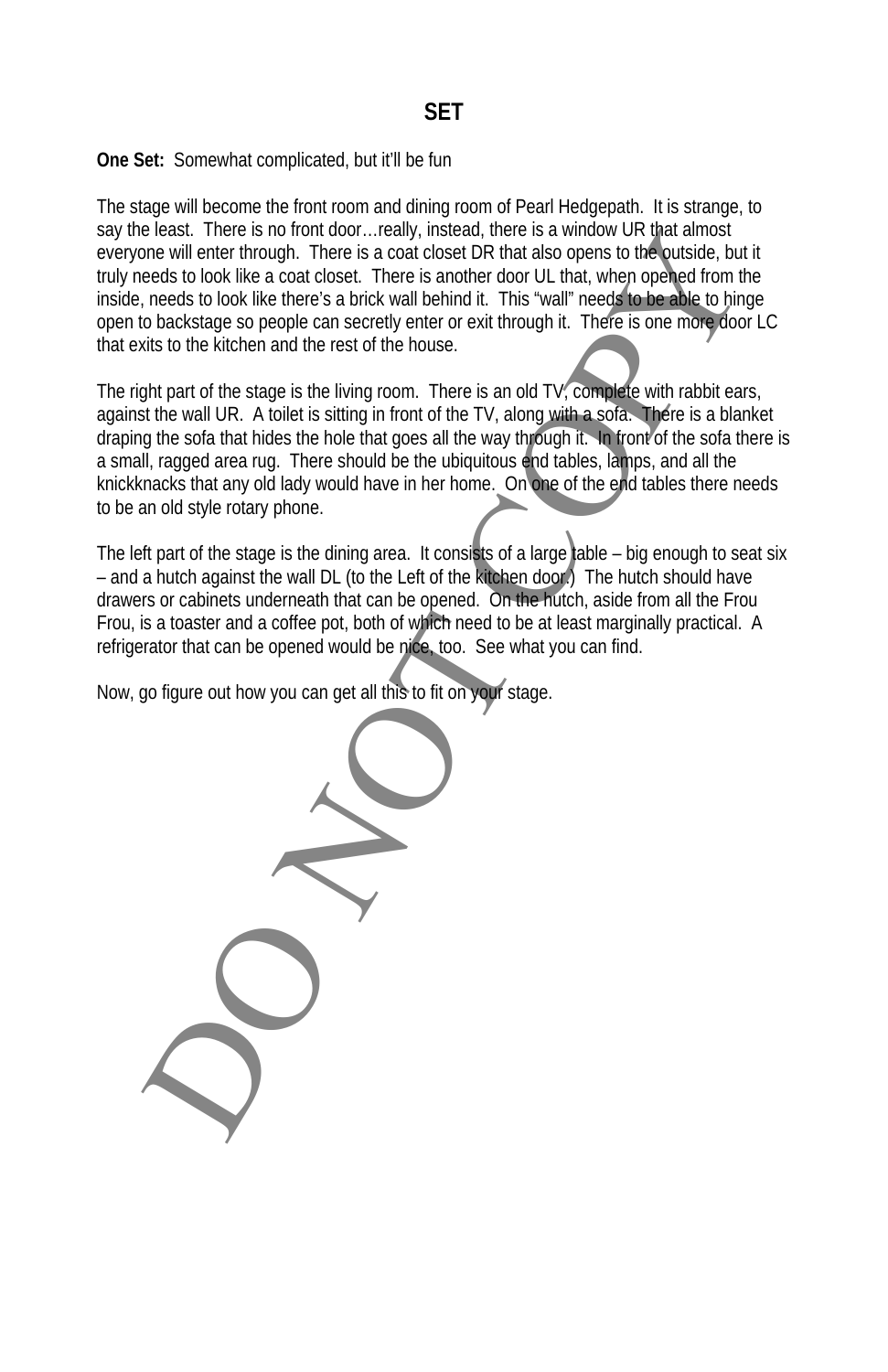### **THE DEARLY UNDEPARTED**

by

Michael Soetaert

### **ACT I**

**At curtain we see the front room and dining room of PEARL HEDGEPATH.** 

*PEARL enters DR with a feather duster. SHE is wearing a brightly colored day dress, happily humming as SHE randomly dusts here and there. SHE goes to the toilet, which is in front of the TV, and dusts the cat that is sitting there. SHE then picks up the cat, which is obviously stuffed, and holds it up to her ear, as if SHE's listening to it. Then SHE says . . .*  tain we see the front room and dining room of PEARL HEDGEPATH.<br>
IL enters DR with a feather duster. SHE is wearing a brightly colored day dress<br>
IL enters DR with a feather duster. SHE is wearing a brightly colored day dre

PEARL: Okay, Kitty. You can go out. But don't go running off again.

*(PEARL then goes to the window UC, opens it, and throws the cat out. SHE continues to dust, humming "The Battle Hymn of the Republic," which becomes quite robust, replete with "Bum Bums" and a military stride to her step. SHE breaks into a "Ta Ta Ta Ta" just before there's a loud knock at the closet door, stopping her abruptly.)* 

PEARL: *(to no one in particular)* That must be the cat wanting back in.

(*PEARL goes to the door and opens it. LYLE, her grandson, enters, pushing his way through the various coats that are hanging in the "closet;" HE is carrying the cat.)* 

PEARL: Oh, my, Kitty! You've never dragged in anything this big before.

LYLE: *(kissing her on the cheek)* Good morning, Grandmother. How's my favorite octogenarian?

PEARL: *(taking the cat)* Oh, Kitty? He's fine. *(SHE pitches the cat behind the sofa.)* 

*(Enter UNCLE VERN through the "closet," pushing past LYLE.)* 

UNCLE VERN: Ah ha! I knew I'd find you here, Lyle!

- LYLE: Where else would I be? I live here. Which reminds me, Gramma, when are you going to give me my own key?
- PEARL: I'm waiting for you to get married, dear. Then you can come back and visit me without having to knock.

UNCLE VERN: Don't try changing the subject!

LYLE: What subject, Uncle Vern?

- UNCLE VERN: See! There you go! Trying to do it again! Just because we're related doesn't mean we're family. Yeah, I know what you're up to, trying to scam my mother out of her money.
- PEARL: *(continuing to dust; to UNCLE VERN)* Oh, now, Vern. Don't be all upset. You know you're still my favorite son.
- UNCLE VERN: I'm your only son! But I was never your favorite child. You always liked Dahlia better than me.
- PEARL: Well, dear, she did get eaten by a lion. Poor dear. Along with poor Lyles' father, too. Left the poor boy an orphan. (*SHE pats LYLE's cheek.)* That sort of thing doesn't happen every day, you know. *(SHE continues dusting.)*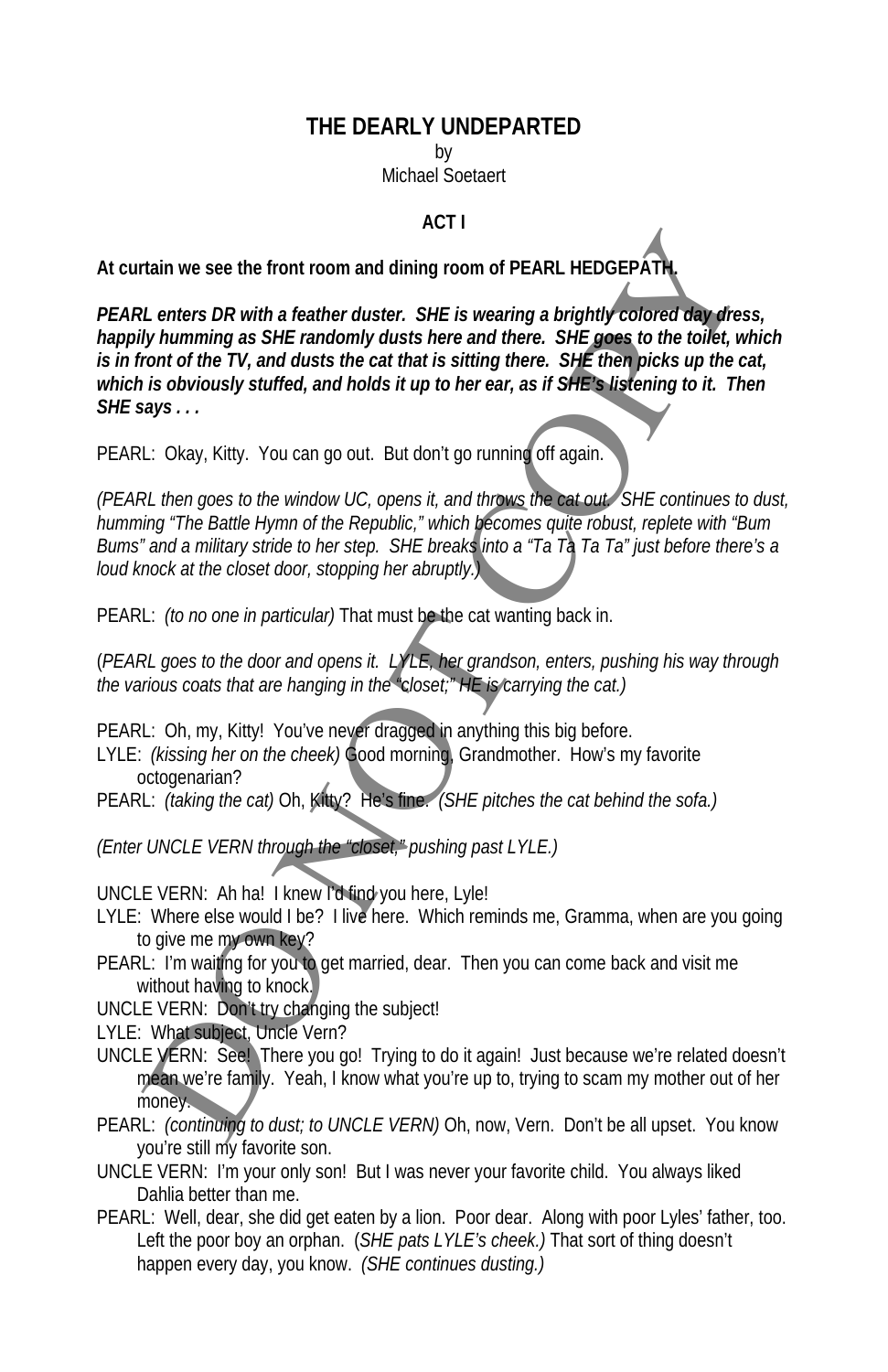UNCLE VERN: What's so special about getting eaten by a lion?

PEARL: *(thinks for a beat)* Well, I'm not really sure. But who else do you know who's been eaten by a lion?

UNCLE VERN: *(to LYLE)* Oh! Don't think that I'm not on to you! I know your plan! You're wanting to ship my mother off to the old folks' home just so you can sell her house and keep all the money for yourself. Well, buster, the gigs up!

LYLE: Don't you mean "jig?"

UNCLE VERN: Not at all. I mean "gig." *(HE holds up a frog gig.)* I'm off to get some frogs. And when I get back, I expect to find you gone!

- LYLE: But I live here!
- UNCLE VERN: That doesn't mean you can't be gone! Good day! *(a thoughtful pause)* No, goodbye! *(to PEARL, very sweetly)* Bye, mom. Can I get you anything while I'm out?
- PEARL: Just some cat food.

UNCLE VERN: But mom . . . none of your cats are . . . alive. PEARL: I know, dear.

UNCLE VERN: Oh.

*(UNCLE VERN turns to leave, but sticks his head back inside to snarl at LYLE, then HE's gone. PEARL continues to dust the house. From behind the sofa SHE picks up the cat and sits it on the sofa.)*  eep ail the monogroms of yourself. Well, buster, the gigs up!<br>
Don't you mean 'fig?' (*HE holds up a frog gig*) I'm of tho get some from<br>
the VERN: Not at all. I mean 'gig?' (*HE holds up a frog gig*) I'm of the get short

LYLE: Gramma, can you sit down for a moment? PEARL: Sure, dear.

*(PEARL immediately sits down behind the sofa, out of sight.)* 

LYLE: No, Gramma. I was wanting you to sit on the sofa. PEARL: *(standing)* Okay!

*(PEARL crosses to the front of the sofa where SHE sits -- on the cat. SHE makes an "Oh!" sound, stands, picks up the cat, and tosses it once again behind the sofa, then sits back down. LYLE sits in the chair across from PEARL and takes her hand.)* 

LYLE: Gramma, you know that Nove you, right?

PEARL: Oh, yes, dear. And I love you, too.

LYLE: And you know that I'd never do anything to . . . to take advantage of you.

PEARL: And I wouldn't take advantage of you, too.

- LYLE: Thank you, Gramma. But it's just that . . . well . . . it's just that . . . well, it's not good for you to be living on your own so much anymore.
- PEARL: But I'm not living on my own. I have you to take care of me. *(as an after thought)* And I have my cats.
- LYLE: But you know that I really can't take care of you anymore, either, what with my job at the radio station.
- PEARL: Yes. You're the morning man. *(Instantly, totally changing character to that of an over-the-top radio personality)* It's time to smile with Lyle for the morning mile here at KBOR, the station that is less talk and more rock. That's right, less talk . . . *(pretending to echo)* . . . talk . . . talk . . . talk . . . And more rock! And now it's time to rock! But first, a word from our sponsor!
- LYLE: That's very good, Gramma.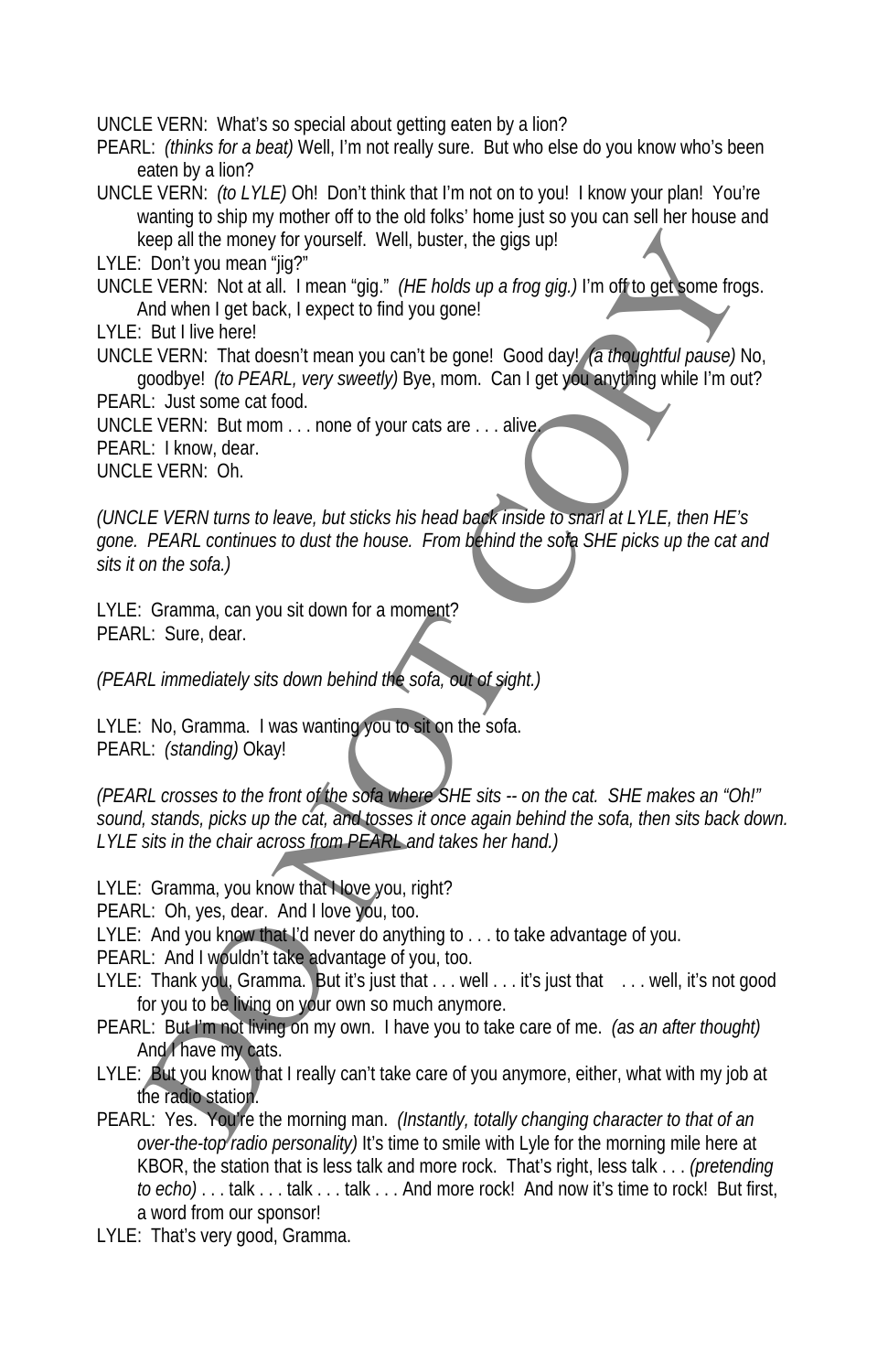PEARL: *(back to normal, at least for her)* Oh, I'm a fan. *(a pensive beat)* You know, I've often wondered how you can sound so cool on the air and look like such a dweeb in real life.

LYLE: *(ignoring her comment)* Well, Gramma, you know we've talked about this . . .

- PEARL: What? We've talked about you looking like a dweeb? I don't believe we have. But then again, there's a lot of things I don't believe that very well may be true.
- LYLE: No, Gramma . . . remember?

PEARL: *(SHE takes a moment to concentrate, but then gives up)* Obviously not.

LYLE: We decided that maybe it would be best if you were to move some place . . . well . . . more stable. Some place where there would be people to look after you. Some place where there would be people more your age. People who might have the same interests. No, *Gramma ...* remember  $P$ <br>
L: *GHE* lakes a moment to concentrate, but then gives up) Obviously int.<br>
L: *CHE* lakes a moment to concentrate, but then gives up) Obviously int.<br>
We decided that maybe it would be best i

PEARL: What? There would be people who like to knit?

LYLE: I'm certain of it.

- PEARL: That would be wonderful. We could knit body amour together.
- LYLE: *(trying to placate her)* Yes. Yes, you could. But you do understand that we need to sell your house.
- PEARL: *(suddenly concerned)* But I don't see why you couldn't just stay here.
- LYLE: We've gone over this before, Grams. First of all, you'll need the money to live on. And ... second of all ... well, I just thought I'd like to live in a more ... conventional house.
- PEARL: Oh? What's wrong with this house?
- LYLE: There's a toilet in the front room.
- PEARL: You know how Mr. Hedgepath, your dear grandfather, never wanted to miss any of his shows . . .
- LYLE: *(getting up and crossing to the door UC, which HE opens; there is a brick wall behind the door)* He made a door going nowhere.
- PEARL: That's because he really didn't have anywhere to go . . .
- LYLE: *(crossing to the front door)* And the front door is disguised on the outside to look like a sump pump outlet.
- PEARL: That was to keep people away . . .
- LYLE: Well, I guess that's not so bad after all. But to get out you have to go through the coat closet.
- PEARL: You don't have to go out of your way to get your coat.
- LYLE: That's all very good. But most people don't build houses like this.
- PEARL: Your grandfather was ahead of his time.
- LYLE: But Gramma, don't you see?
- PEARL: *(taking off her glasses and rubbing them)* That's why I wear glasses, dear. *(SHE puts them back on again.)*
- LYLE: Do you remember Mary Ann Joblonski, Gramma?
- PEARL: That nice girl that you used to date in high school? The one with the hairy mole on the back of her hand? Oh, yes, I remember her. Whatever happened to her?
- LYLE: I brought her home, Gramma. I managed to date her longer than any of the girls I went out with. But sooner or later, they would all insist on meeting my parents.
- PEARL: Didn't they know they'd been eaten by lions?
- LYLE: Of course they did. That's why they wanted to meet you and Grampa. But one look at our house, and they were gone.
- PEARL: I'm not sure, but I think I'm confused.
- LYLE: They were certain that insanity ran in the family.
- PEARL: Oh, but it does.
- LYLE: I know that. But I couldn't hide it anymore once they came here.
- PEARL: And they can tell all that by just looking at our house?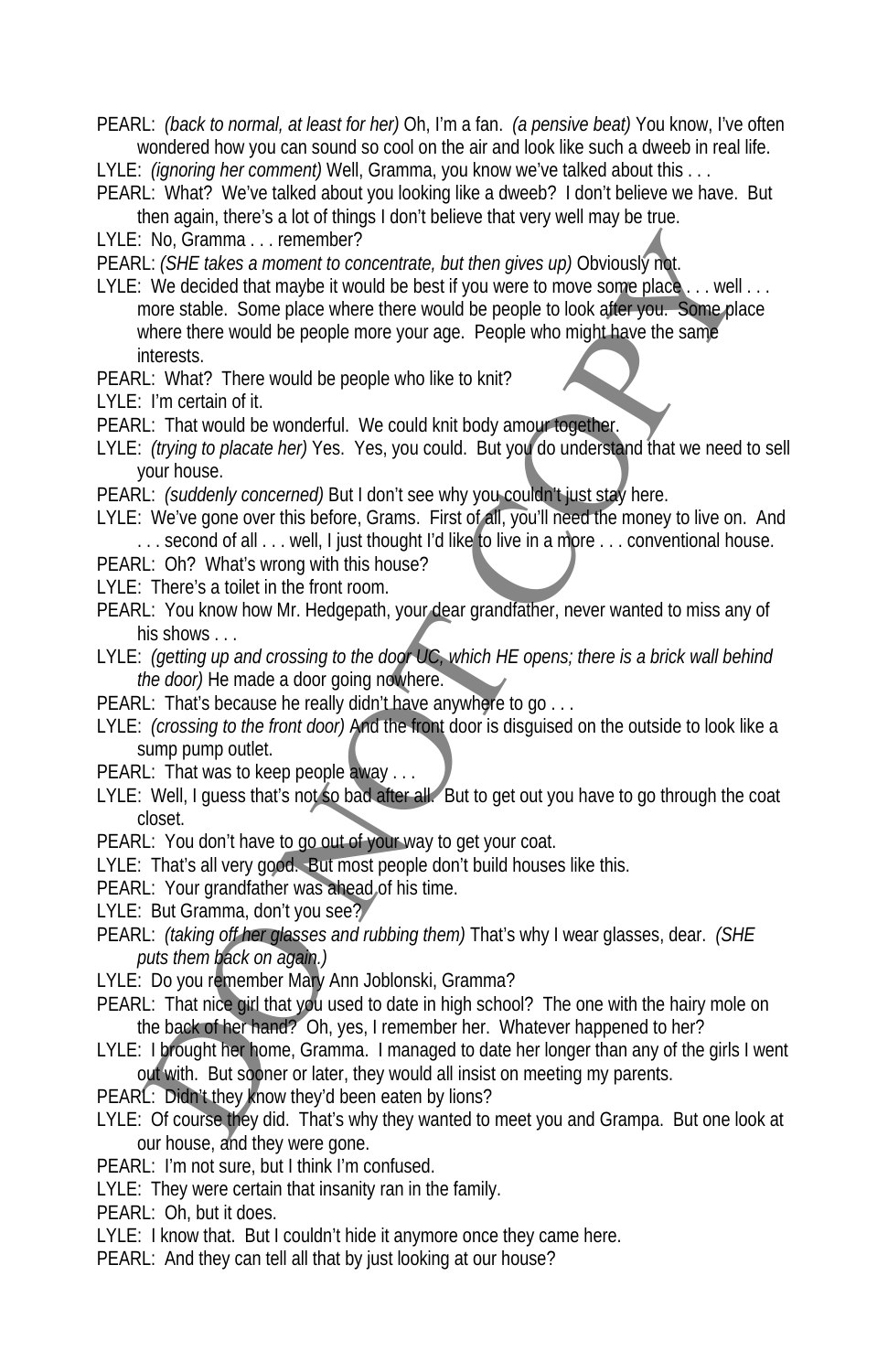- LYLE: If that were all, I might've worked around it. Do you remember Darla Anderson? When Grampa demonstrated his Civil War re-enactment?
- PEARL: What's so strange about that? Lots of people pretend to keep fighting wars.
- LYLE: He fired a cannon at her! *(LYLE removes a quilt from the back of the couch, revealing a hole clean through it.)*
- PEARL: I don't know what all the fuss is about. He missed.
- LYLE: *(terse, trying to hold temper)* Young ladies are not accustomed to being fired upon with artillery in the sitting room. It tends to drive them away.
- PEARL: Well thankfully your grandfather doesn't do that anymore.
- LYLE: It's only because he's dead!
- PEARL: Now, dear, don't be judgmental. Besides, now that your grandfather's gone, I don't see why you can't bring young ladies home. What about that Mary Ann girl? Maybe she'd come back over.
- LYLE: Don't you remember, Gramma? We're not dating anymore.
- PEARL: Oh? When did you two break up?
- LYLE: Nine years ago.
- PEARL: Maybe the two of you can get back together.
- LYLE: Gramma . . . she's married.
- PEARL: That's no reason not to get back with her.
- LYLE: She has children.
- PEARL: Children are nice.
- LYLE: She lives in Abu Dhabi.
- PEARL: You always liked sand.
- LYLE: No, Gramma. We're done. We've been done for a long time.
- PEARL: Well . . . then maybe you can meet somebody else.
- LYLE: I wish I could. But I would still want to bring them home . . . hopefully . . . eventually.
- PEARL: I just don't see why you couldn't bring them home to this house.
- LYLE: For starters, you have nine cats . . .
- PEARL: Ten.
- LYLE: What difference does it make? They're all dead! *(HE picks up one for emphasis.)*
- PEARL: I find they're easier to take care of that way.
- LYLE: And you knit body armor ...
- PEARL: The poor dears do so need it.
- LYLE: You can't knit body armor!
- PEARL: I thought so, too, but I keep sending it to the government, and they keep sending me checks.
- LYLE: That's your social security check.
- PEARL: Oh, no. *(holding up two checks for emphasis)* I get a check from the Department of the Defense every month and my Social Security check. Isn't it wonderful to live in America? L: I don't know what all the firsts is about. He missed.<br>
Let the many what all the firsts is about. He missed are not accustomed to be<br>finitely in the sliting room. It tends to drive them away.<br>
L: Now theat has the stat
- LYLE: Look, Gramma. I love you. But I'm 26 years old. It's time I had a place of my own.
- PEARL: Well, if that's all it is, then why don't you go find yourself a nice apartment to live in? What about that place over by Dirk's Dry Cleaners? You know? They rent by the hour and the day. That way, if you changed your mind, you wouldn't have any trouble leaving.
- LYLE: I know that I could move out on my own, Gramma, but that still doesn't solve the problem with you. You need someone to look after you. You need to be living somewhere where . . . where you won't get in trouble.
- PEARL: But we got rid of Mr. Hedgepath's cannon.
- LYLE: That's not what I'm talking about.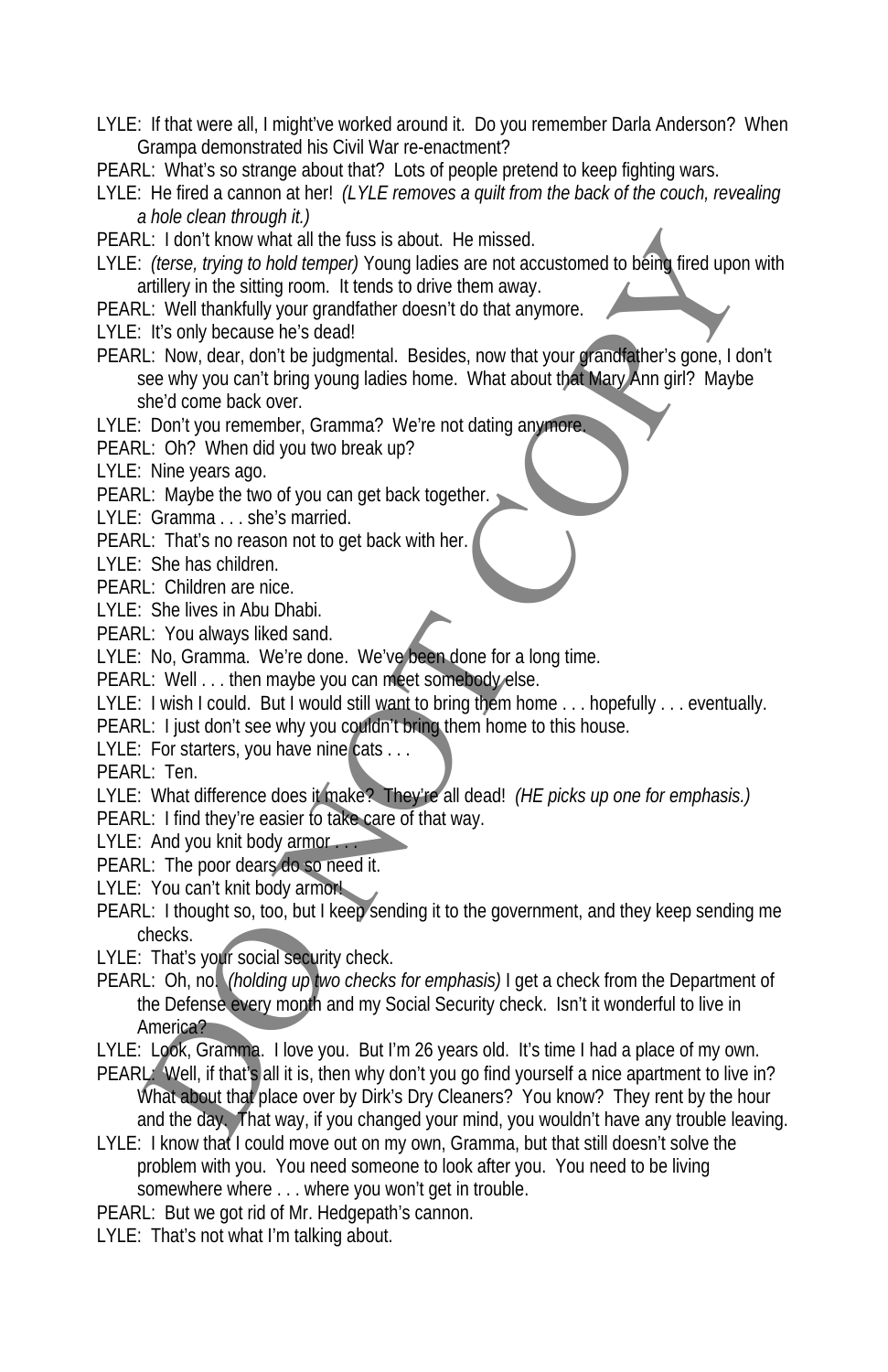PEARL: But I don't want to go. I love my house. I want to live here until I die. Longer, if possible. I always dreamed I'd still be living here when you got married . . . finally. And we could have the reception right here in this room.

LYLE: *(critically looking around)* She'd have to be some woman.

PEARL: That was always a hope of mine, too.

LYLE: *(confused)* What?

PEARL: That she'd be a woman. And I always dreamed that some day I'd see your children playing right here on this rug.

LYLE: *(noticing that it's a rather small rug)* On this rug?

PEARL: We could always get a bigger rug when they get bigger. But don't you see? That's why I can't go.

LYLE: Just so children I may never have might play on this rug?

PEARL: Well, yes.

LYLE: What if I never have children?

PEARL: I'm willing to wait.

LYLE: Oh, Gramma. You know I love you. And I would love for you to be able to live in your home forever. But you just can't. Not by yourself. And I can't live with you here any longer.

PEARL: It's just that I don't want to be sent to that place.

LYLE: What place was that, Gramma?

PEARL: I'm not picky.

LYLE: But Gramma, don't you remember? You said you liked Sunset Towers.

PEARL: Sunset Towers? Wasn't that the place that didn't have any windows?

LYLE: Only on the north side. Don't you remember? The other sides faced the landfill and the cemetery.

PEARL: I always get confused which is which.

LYLE: Oh, Gramma, I think you'd like Sunset Towers.

PEARL: That's the same thing they told me about my colostomy.

LYLE: There's a wonderful beauty parlor right next door where you could get your hair done. Every day if you wanted. They've got karaoke and sing-alongs just about every night.

And every Tuesday and Thursday there's Bingo.

PEARL: Bingo?

LYLE: *(seeing hope)* Yes.

PEARL: Wasn't he a dog? Because I don't think my cats would like a dog.

LYLE: Gramma, your cats are all dead.

PEARL: That doesn't mean they still wouldn't like him.

LYLE: No, Gramma. No. Bingo is a game. You know . . . Bingo?

PEARL: *(a glimmer of recognition)* Oh, yes! They give you little cards and you cover it with little numbers, and when you get all of them in a row, you get to shout *(jumping up, very loudly)* Bingo! And the numbers go everywhere. And then you get a prize. Continees/What?<br>
Continees/What?<br>
L: That sheel be a woman. And I always dreamed that some day I'd see your child<br>
Using right here on this rug.<br>
Concing that is a rather small rugi On this rug?<br>
Concing that is a rather s

LYLE: Yes!

PEARL: *(sitting; confidentially)* It's really a stupid game. Except for the yelling part. That's a lot of fun. Can do it again?

LYLE: Why don't you wait?

PEARL: *(jumping and shouting)* Bingo!

LYLE: I thought you were going to wait.

PEARL: *(sitting)* No. You thought I was going to wait. At my age, it seems a bit silly to wait for anything, don't you think?

LYLE: You wouldn't have to wait if you moved to Sunset Towers.

PEARL: I'd have to wait for Tuesdays and Thursdays.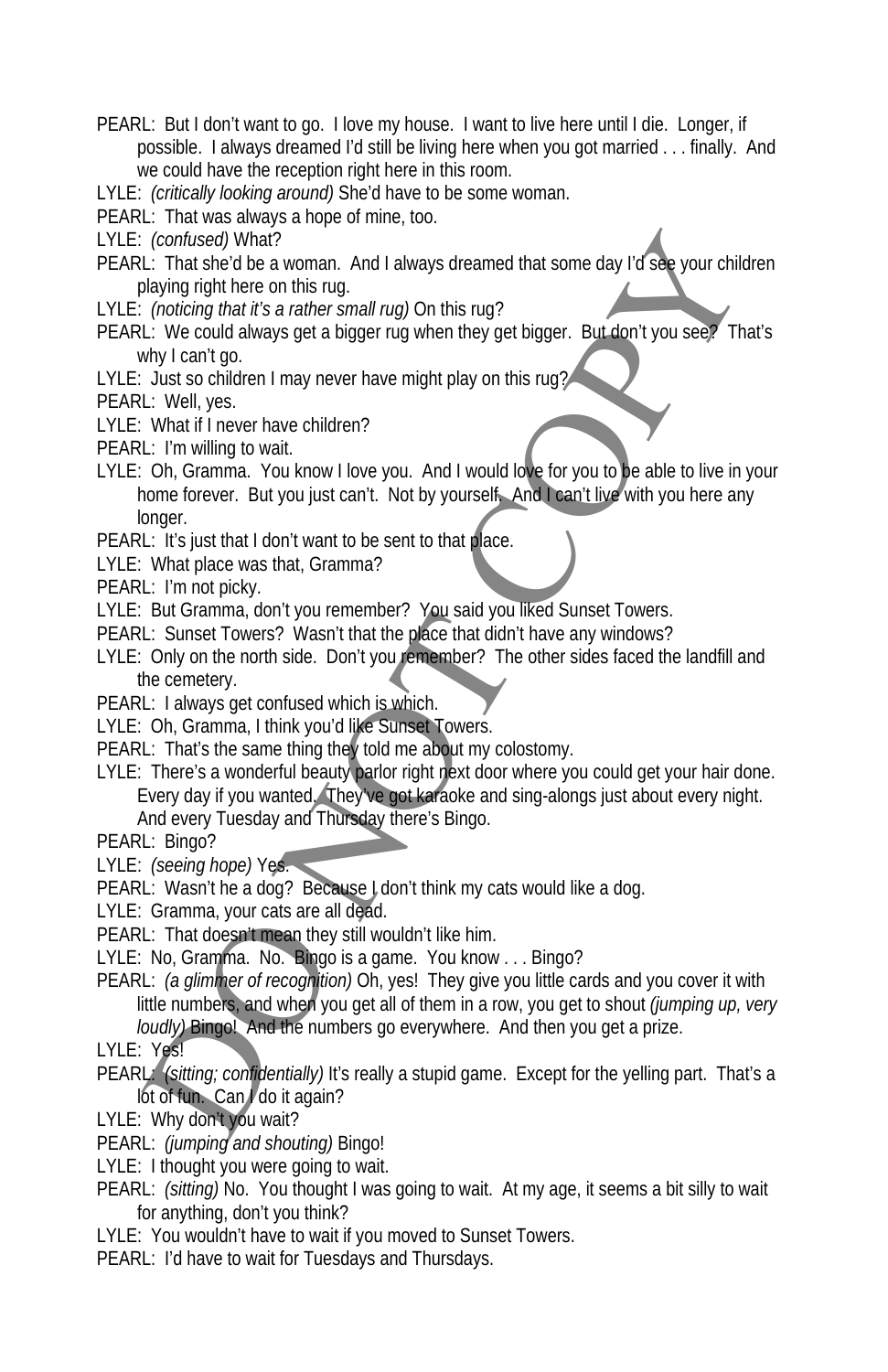- LYLE: But they have other things to do while you're waiting. Fridays are Taco days. *(enticingly)* Tacos every Friday, Gramma. You love Tacos . . . And there's a big screen TV in the TV room.
- PEARL: Why would I want a big screen TV? *(confidentially)* You know, it doesn't get any better no matter how big it is.
- LYLE: But Gramma . . . You'll like it there. It's a nice place.
- PEARL: Crap doodle.
- LYLE: Excuse me?
- PEARL: You heard me. I didn't stutter . . . Did I? I said, "Crap doodle.
- LYLE: I understood what you said. I just have no idea what you mean.
- PEARL: What? Crap doodle? It's crap doodle. Blarney. Balderdash. Mashooka. Malarkey. You know, bulls . . .
- LYLE: *(cutting in quickly)* I get it. I get it.
- PEARL: Take it from me. Never trust someone who wants you to go somewhere they have never been themselves.
- LYLE: Oh, but I've been there. It's a really nice place.
- PEARL: I know you've been there, dear. But you're not the one staying. *(taking his hand)* Oh, I'm sorry, Lyle. I don't want to seem ungrateful. I know you're trying your best. But sitting in a room full of old people with gas while watching Wheel of Fortune is not how I was really wanting to spend the final years of my life. And besides, if I were to move, who would take care of my cats? But Gramma....You'll like it there. It's a nice place.<br>
L: Crap doodle.<br>
L: You heard me. I didn't stutter ... Did 1? I said, "Crap doodle.<br>
L: What? Crap doodle? It's crap doodle. Blamey. Balderdesh, Make the Understood
- LYLE: Gramma . . . your cats are all dead.
- PEARL: That doesn't mean they don't need to be taken care of.

*(There is a sudden tapping on the window UR.)* 

That must be the cat, now. (*SHE crosses and opens the curtains.)* Why, it's a young lady. *(SHE opens the window.)* She didn't put you up to this, did she?

ALLISON: *(from outside)* I'm sorry, who?

- PEARL: The cat. She didn't put you up to knocking on the window did she? She's getting so lazy in her old age.
- LYLE: *(crossing over to the window)* That must be the realtor. *(leaning out the window, extending his hand)* Hi. I'm Lyle Wanamaker.
- ALLISON: *(warmly takes his hand; read on. It'll make sense.)* I'm sorry, but I couldn't find a door.

LYLE: That's because it's hidden.

ALLISON: Oh. Could you help me find it?

LYLE: It would probably be easier to just come through the window.

*(LYLE boosts her through; ALLISON dusts herself off and once again offers him her hand,*  which HE won't take, but only because he'll recognize her, but we have to get through her next *line, first.)* 

ALLISON: Hi. I'm ...

LYLE: *(surprised)* You're Allison Beedle. I remember you. Second grade. You got in a fist fight with the Meastros Brothers on the playground. And then you told Miss Beeblebaum to blow it out her . . .

ALLISON: That's been a long time ago . . .

LYLE: You made playground history that day. I remember it like it was the second grade!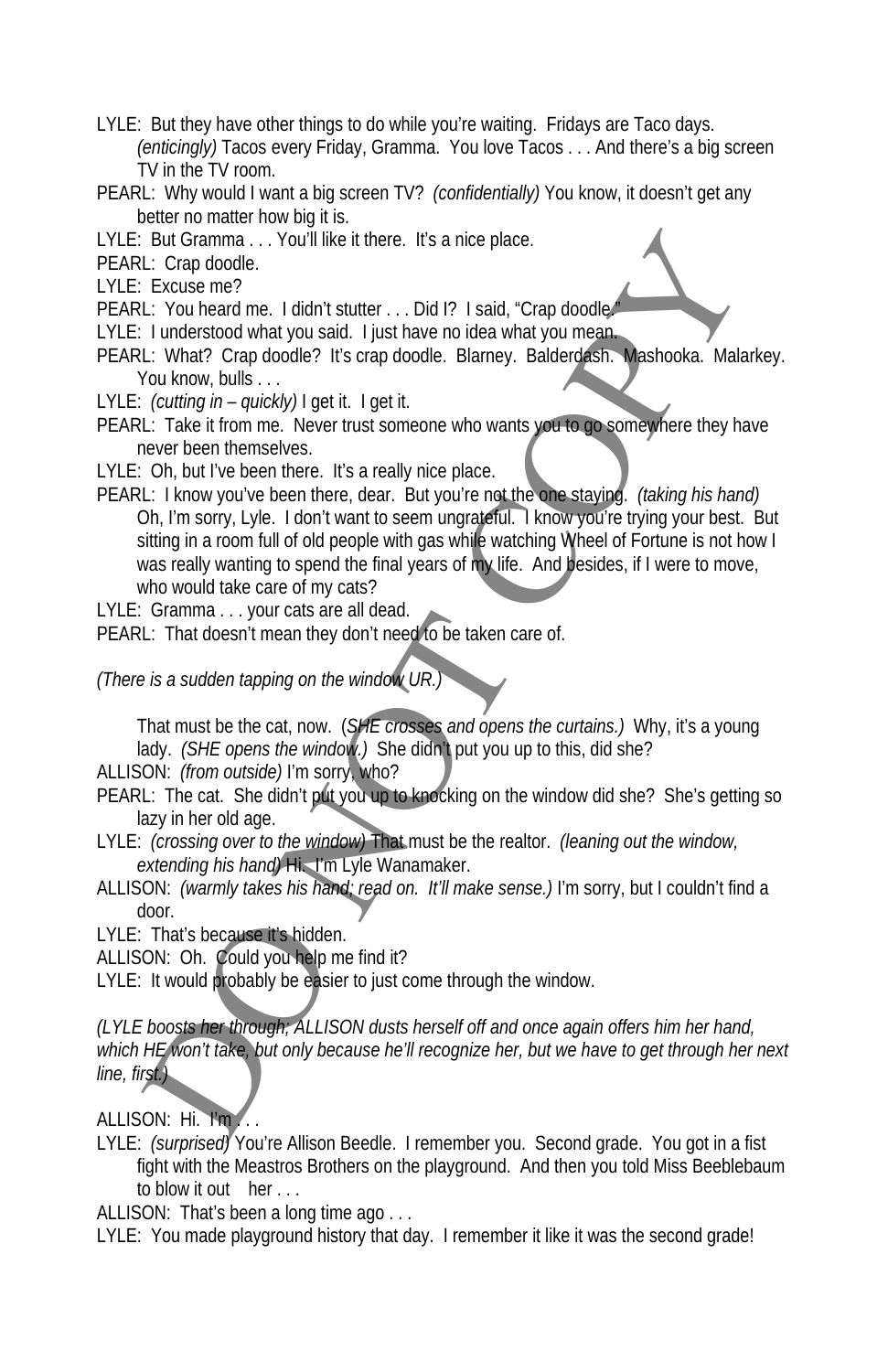*(LYLE offers his hand, which SHE will take and hold a bit too long, but it'll make sense somewhere in Act 2. But we're not there, yet.)* 

Wow! Well how the heck are you? ALLISON: I'm fine.

*(THEY will hold each other's hands for way too long, just staring lovingly at each other, oblivious to anything else in the world.)* 

PEARL: *(after patiently, and enjoyably, watching)* Oh, how exciting. Love at first sight. LYLE: *(suddenly self-conscious, letting go of ALLISON's hands)* Oh, Gramma. Don't embarrass the young lady.

- ALLISON: *(taking back his hands)* Who's embarrassed?
- LYLE: *(manages to free one hand so he can point to ALLISON; to PEARL, who has been happily watching the previous exchange)* Gramma, this is Allison.
- PEARL: I know. I heard. I was right here.

LYLE: Allison is the girl . . . woman . . . who's . . . *(HE once more gets caught up in her eyes.)* 

- ALLISON: *(after a beat; letting go of LYLE's hands and taking PEARL's in hers; while SHE shakes PEARL's hand)* I'm going to help you sell your house.
- PEARL: *(to LYLE)* Oh. I thought you were going to sell it yourself so you . . . *(changing her voice to try and sound like LYLE, complete with hand gestures)* ". . . wouldn't have to give those money sucking shysters one darn penny!"
- LYLE: *(embarrassed)* It wasn't quite that bad, Gramma.
- PEARL: Oh, no, I remember. *(to ALLISON)* I really have a good memory, you know. I remember everything that I don't forget.
- LYLE: *(trying to move on; almost forgetting what HE was going to say... hey, it's love at first*  sight, after all) Allison called me, only I didn't know it was Allison. I mean, I knew it was Allison, but not the Allison I knew. Well . . . Oh, never mind. Anyway, Allison called me and said she saw my "For Sale" sign in the front yard, and she convinced me that she could sell our house easier, faster, and cheaper than I could myself. If will hold each others hands for way too long, just staring lovingly af each other,<br>sus to anything else in the world.)<br>L: (after patiently, and enjoyably, watching) Oh, how exciting. Love at first sight.<br>Couldonly self-

PEARL: Don't you remember that I told you the very same thing?

LYLE: *(puzzled)* No . . .

PEARL: Well, I wished Lhad.

*(PEARL wanders off, taking up dusting, and eventually will drift off stage.)* 

LYLE: *(to ALLISON)* Where should we get started?

ALLISON: *(once more taking LYLE's hand)* How do you start something you never want to end?

LYLE: *(untangling himself from ALLISON; after all, SHE is moving a bit too fast. You know what your mother warned you about fast women.)* I was thinking about the house.

ALLISON: Oh! The house. What we need to do first is to get ready for the séance. LYLE: Excuse me?

ALLISON: I'm sorry, was it your turn to talk?

LYLE: No. The "Excuse me" was more of a polite way to say "What?"

ALLISON: What what?

LYLE: What séance?

ALLISON: Oh! That's the one we're having here this evening so Mr. Hedgepath can give Pearl permission to sell the house.

LYLE: What?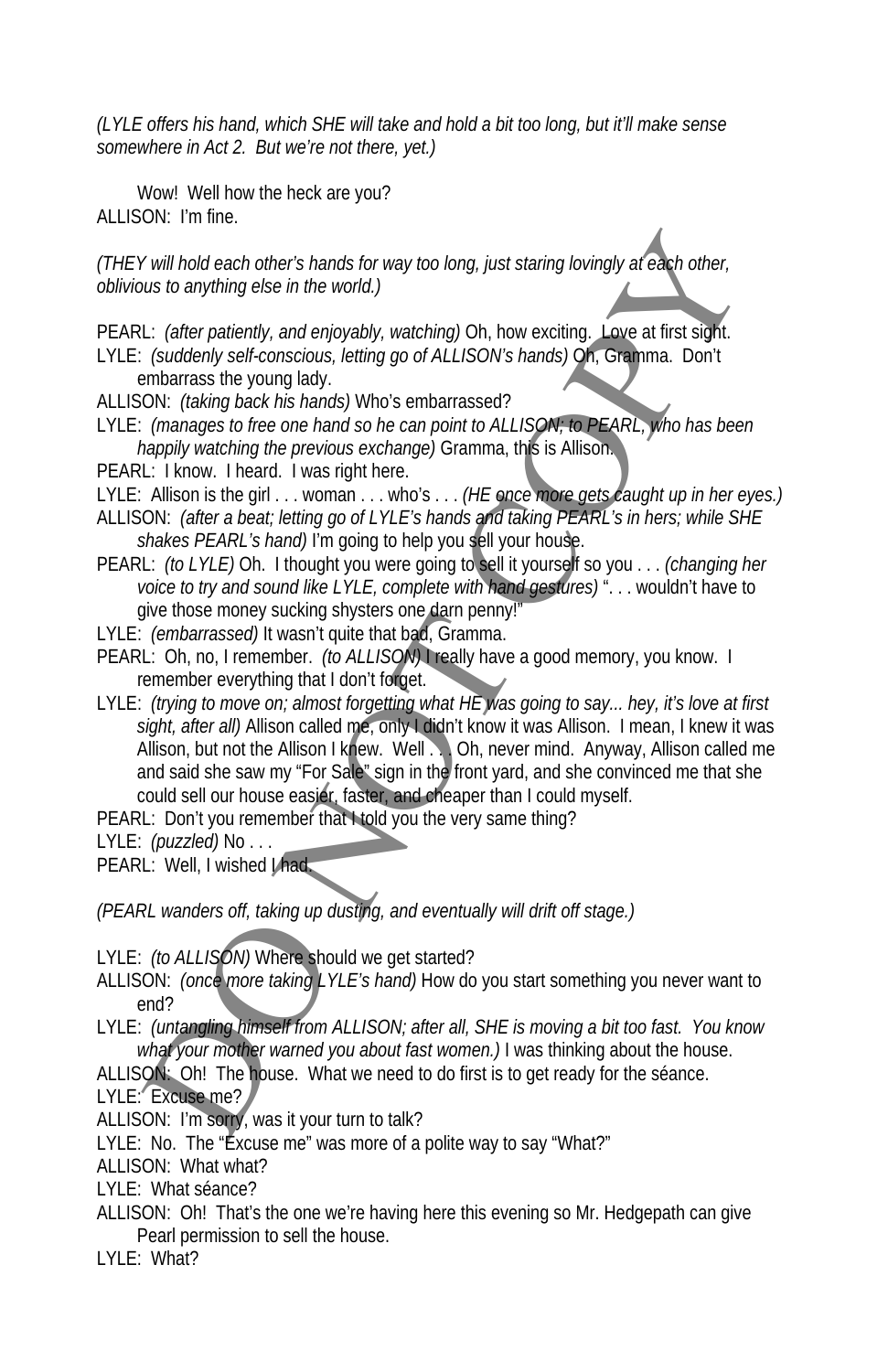- ALLISON: *(patiently)* We're having a séance here this evening so your grandfather can give your grandmother permission to sell the house.
- LYLE: How do you know about all of that?
- ALLISON: I thought everybody knew about séances.
- LYLE: No! I mean, how do you know about my grandfather not wanting my grandmother to sell the house?
- ALLISON: Research. It's what you pay a realtor to do.
- LYLE: But I just agreed to hire you today!
- ALLISON: You don't pay realtors to sit around, either.
- LYLE: I'm not sure a séance is a good idea . . .
- ALLISON: Trust me. These guys are good. No one's ever died . . . yet. *(noticing that PEARL has wandered off; aside)* And no one's ever come back for that matter. Confidentially, the whole thing's a scam. They come in, smoke and mirrors, pretend to be your grandfather, say some things to make Gramma happy, tell her what we want her to hear, and then they go away. Cheaply. sell the house?<br>
Solicity and the proposition of the production of the RON: You don't counter a searce is a good idea ...<br>
ON: You don't pay eal of the you lodgy!<br>
ON: Trust me. These guys are good. No ones ever died. ...
- LYLE: I don't know. I'd really like to think about this first.
- ALLISON: This is real estate. Who has time to think? Besides, tonight's the only night for the next three weeks that we could get Ooga.
- LYLE: Ooga?
- ALLISON: She's in town with the circus. She's an authentic . . . Ooga. Crystal ball. Slavic accent. She won't eat too much and she promises not to stay.
- LYLE: I just wish I had more time to think about it.
- *(There's a knocking at the window.)*
- ALLISON: That must be them. *(crosses to the window and opens it)*
- ACE: *(leaning in)* Are we early?
- ALLISON: Yes.
- ACE: Good. *(yelling off set)* OK, Floyd. This is the place. Just back the truck up right here. Hey! Watch out for the ... Never mind.

(ACE pulls himself through the window; offering his hand to LYLE.)

- ACE: How ya do? I'm Ace.
- LYLE: Ace?
- ACE: Yeah. Ace. My parents wanted to give me a name with distinction. A name people would remember. Carl would've been just fine with me, but who's to doubt the wisdom of their parents?
- LYLE: So they named you Ace? Like the rock star?
- ACE: No. Like the bandage. That's my name. Ace Bandage.
- LYLE: You're kidding.
- ACE: Should I be?
- LYLE: With a name like Ace Bandage, I'd hope so.
- ACE: Well . . . it's not my real name. It's my stage name.
- LYLE: Oh. You're on the stage?
- ACE: No.
- LYLE: Oh. Um . . . Oh . . . So . . . what was your real name?
- ACE: I don't remember.
- LYLE: How can you not remember your name?
- ACE: If you had my name, you wouldn't want to remember it, either.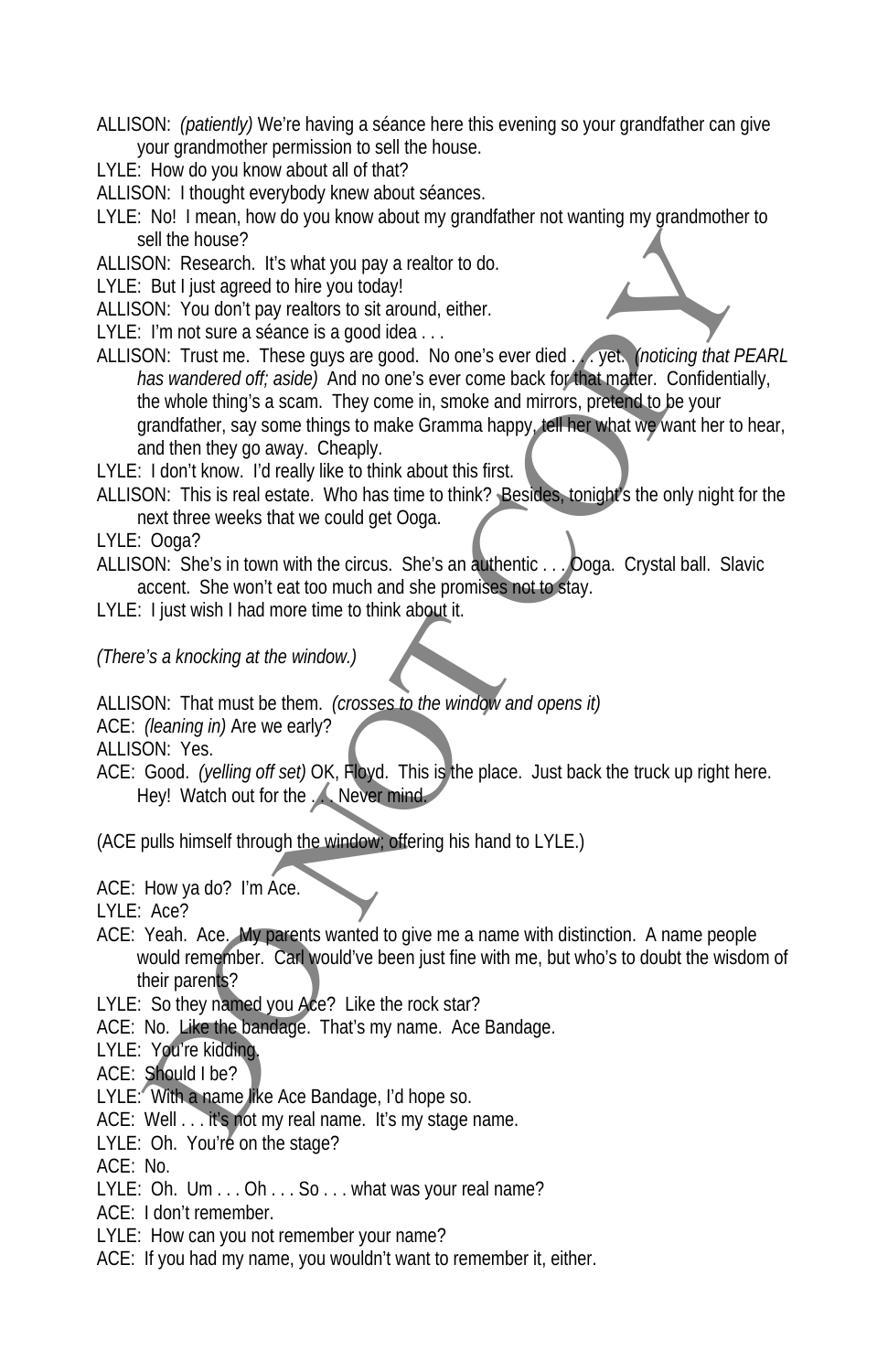- LYLE: Oh, c'mon. It can't be that bad. I mean, it can't be worse than Ace Bandage . . . can it?
- ACE: Who said Ace Bandage is a bad name?
- LYLE: Well . . . um . . . So tell me, what was your real name?
- ACE: Promise not to laugh?
- LYLE: Ever?
- ACE: What?
- LYLE: I mean, I don't think I want to promise not to laugh forever, you know. That's a long time.
- ACE: No. Just now.
- LYLE: Oh. Okay.
- ACE: My real name was Wassoon.
- LYLE: Wassoon. That's it?
- ACE: No. It was Wassoon Yousef Nevil Vroont.
- LYLE: I have to admit, that's a doosey.
- ACE: My mother liked it.
- LYLE: Oh . . .
- ACE: But mom wasn't what most people would call ... um . . . sane.
- LYLE: There seems to be a lot of that going around. What about your father? Didn't he have a say in your name?
- ACE: My dad wanted me to be a priest. He thought the name was perfect.
- LYLE: How does . . . that name make you a priest?
- ACE: Well, Dad figured once you get beyond that celibacy thing, the rest is easy.
- LYLE: So, I'm quessing it's a family name!
- ACE: Of course it's a family name. Who the heck you think named me? The neighbors?
- LYLE: My neighbor named me.
- ACE: Why were you named by the neighbor?
- LYLE: I don't know. And whenever I asked my mother, she always just said, "Never mind."
- FLOYD: *(sticking his head in the window)* Hey! You gonna sit in there and gab all day or are ya gonna help me with this junk?

*(FLOYD starts handing stuff through the window, which ACE will take and start setting up, starting with a card table, and progressing through such things as a disco ball, loud speakers, and a fog machine. While THEY're doing this, LYLE looks on helplessly.)*  Ever?<br>
What?<br>
What?<br>
I mean, I dont think I want to promise not to laugh forever, you know. That's a lot<br>
On. Oksy.<br>
On. Oksy.<br>
We note that we say assoon. Yousef Nevil Vroont.<br>
When there is a division of Yousef Nevil Vro

ACE: *(to FLOYD as HE hands in a box with several wires hanging out of it)* Hey! Careful! We don't want nothin' blowin' up before we're ready . . . again.

LYLE: What!

- ACE: Nothin' to worry about. It's a flash pot. It's perfectly safe until it blows up. And it's mostly safe even then.
- LYLE: *(to ACE)* No! No explosions!
- ACE: Oh, why not? I love to blow things up. Confidentially, it's why I took an evening job. LYLE: Oh?
- ACE: Yeah, this gig is just part time. I teach high school English during the day.
- LYLE: Wow. I bet this is quite a change.
- ACE: Naw, not really. The pay stinks. No one truly believes I do anything important. And I never really bring anybody back from the dead.
- LYLE: So why do you do it?
- ACE: Why, the prestige, of course. That, and it's about all you can do with a degree in English Literature.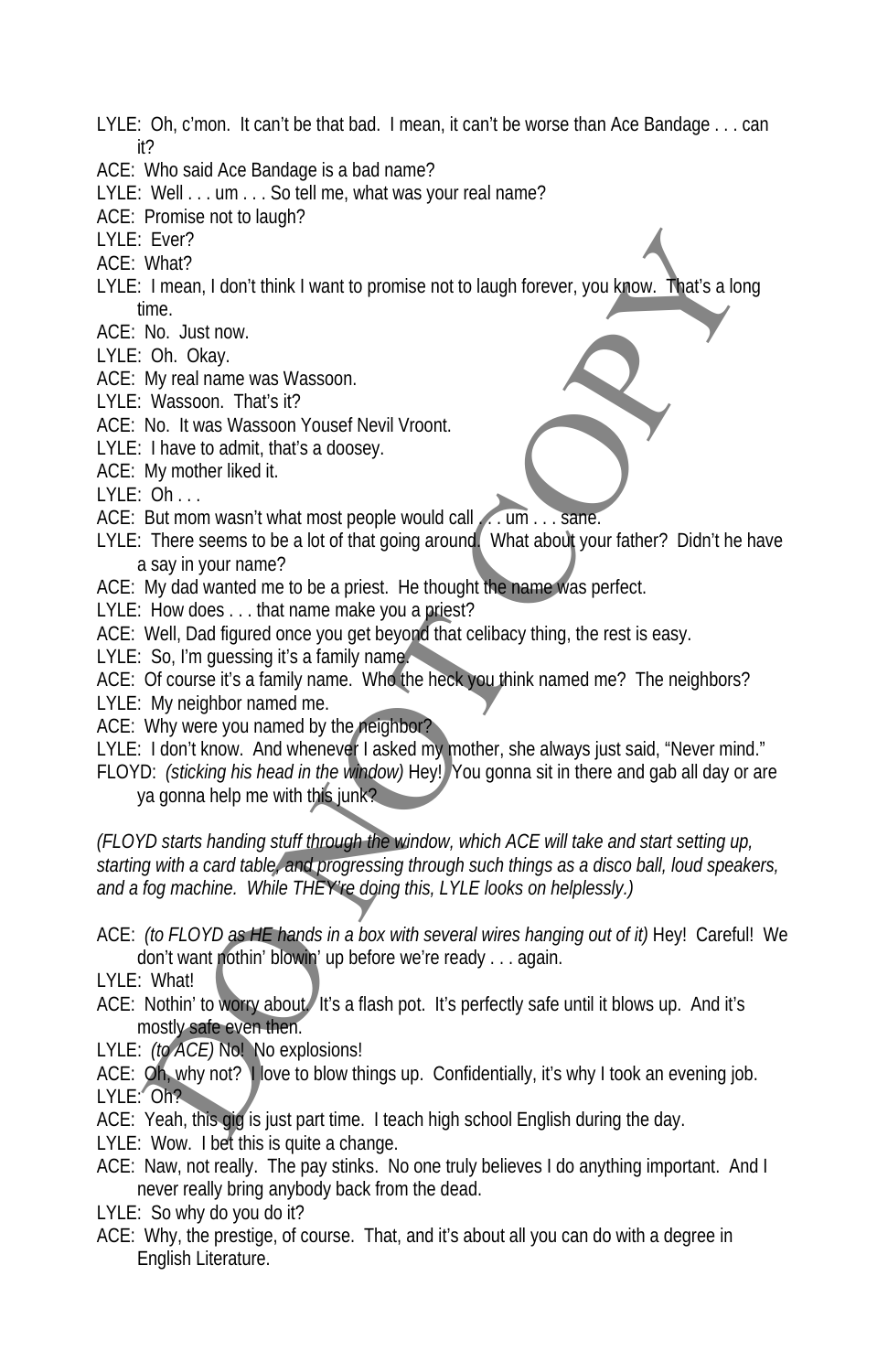LYLE: Oh.

- ACE: The trouble with being a teacher, though, is you rarely get to blow anything up, and when you do, you usually get in trouble for it. So what say ya? Let's blow somethin' up.
- LYLE: No! We're not blowing up anything.
- ACE: Ah, man. Why not? Don't you know? That's what people pay to see.
- LYLE: I don't care. The answer is no.
- ACE: It's safe. Usually. It's just the very smallest of explosions . . . a little smoke . . . barely any flames to speak of.
- LYLE: No. You'll just have to do without. I want to sell the house. Not burn it down ACE: Aww . . . you're no fun.

*(ACE sets the flash pot on the floor just as FLOYD hands in the "crystal ball.")* 

- LYLE: What the heck is that?
- ACE: Ain't ya ever seen a crystal ball?
- LYLE: I've never seen a crystal ball that needed to be plugged in.
- ACE: You've never been to a séance with Ooga. This crystal ball is cable ready. It gets better reception than satellite, and more spirits than I used to with rabbit ears. *(pulls out an old TV antennae)* And nobody complains about cruelty to rabbits. *(pulls out a rabbit)* If done care. The answer is no.<br>
It's safe. Usually, It's just the very smallest of explosions ... a little smallest stage. Usually stare to smalle the very smallest of explosions ... a little smaller through the stare to
- LYLE: *(on closer inspection)* That's not a crystal ball! It's a disco ball! You can't use a disco ball to summon spirits!
- ACE: An' what makes you the expert?
- ALLISON: *(who has been helping arrange things)* You've got to trust them, dear. They know what they're doing.

LYLE: Dear?

*(ALLISON will pretend not to hear him.)* 

PEARL: *(entering)* Yes? Did you call? *(noticing all the commotion)* Oh, my. Do the cats know we have company?

ALLISON: *(to PEARL)* Mrs. Hedgepath, these men are going to help you sell your house. PEARL: Well how nice. But they're going to a lot of trouble for nothing.

ALLISON: Why is that?

PEARL: My late husband, Mr. Hedgepath, built this house, one piece at a time. He was so proud of it. And he made me promise that I would never leave it.

ALLISON: I know. But maybe if we asked him he would say that it's okay for you to move. PEARL: That's a wonderful idea. But isn't he dead?

LYLE: Yes, Gramma. He died.

PEARL: *(puzzled -- more than usual)* Oh. Well ... do you think he'll mind if we call? ALLISON: Actually, Mrs. Hedgepath, we can't call your husband. Not on a telephone. That wouldn't work. But there is a way that we can call him. We're going to have a séance.

PEARL: And you think that will work?

ALLISON: *(aside)* Oh . . . I can pretty much guarantee it.

*(ALLISON crosses to the front door and swings it open. Enter OOGA with a flourish. SHE is the total stereotype: Flowing dress, turban, earrings . . . you get the idea. SHE will walk around stopping here and there during the followings lines, always with over-the-top theatrics.)* 

OOGA: *(shushing no one in particular)* Shhhh! I feel a presence! *(SHE walks over to LYLE and circles him a few times.)* You. You are the grandson.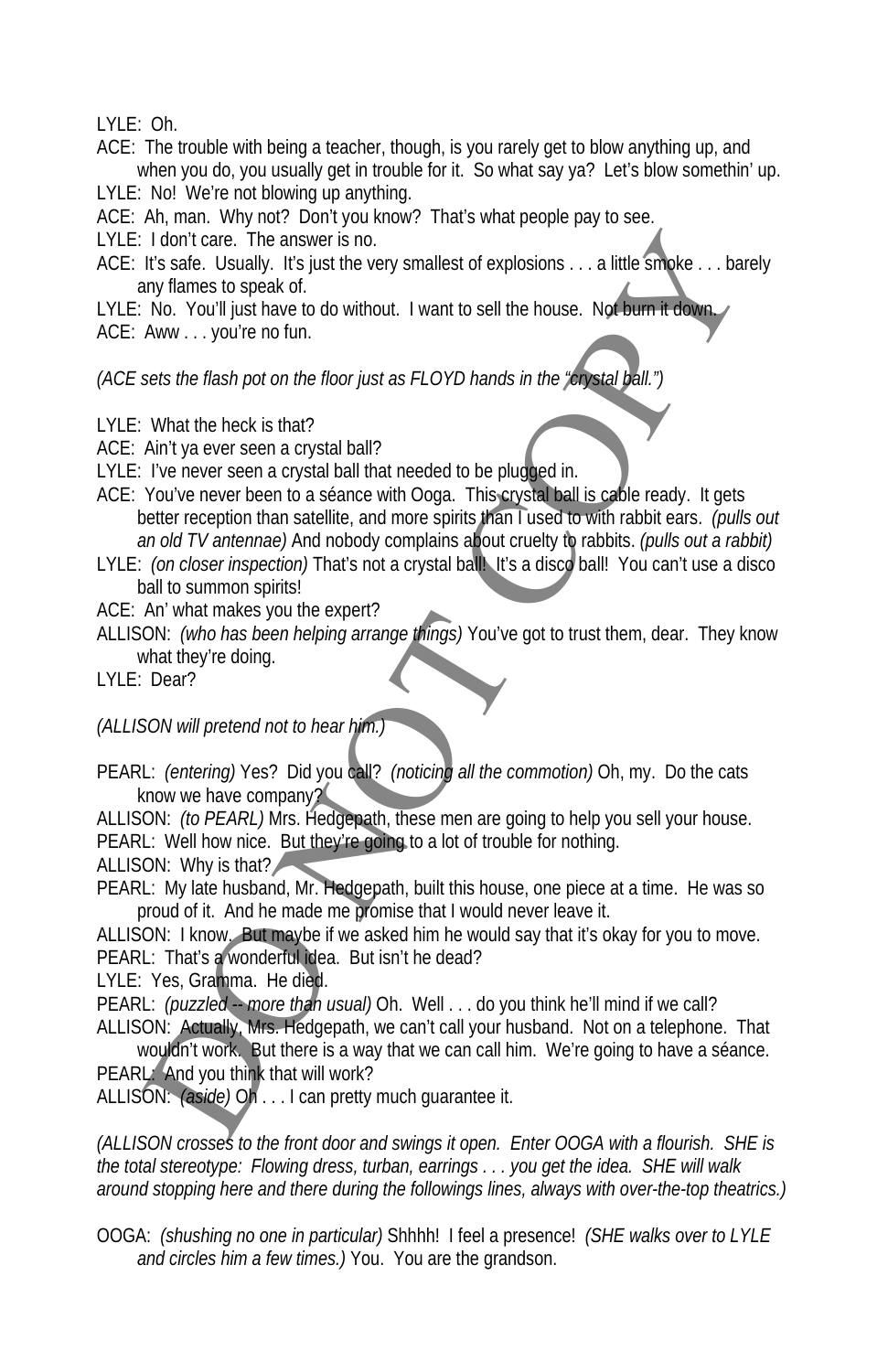PEARL: Oh. She's good!

- OOGA: *(aside; to LYLE)* I accept Visa, MasterCard, and cash. No checks.
- PEARL: Oh! She's really good!
- OOGA: *(moving over to PEARL; after theatrics of your choice)* And you! You are the one they call . . . Pearl. It is you who wish to speak to . . . the other side!
- PEARL: I'd rather speak with my husband.
- OOGA: Silence! We don't want to disturb the spirits.
- ACE: *(aside; while taking a drink)* Maybe you don't, but I'm all in favor of it.
- OOGA: *(to no one in particular)* I am seer of unknown. Knower of unseen. I am Ooga!
- PEARL: *(giggling)* Oh! How exciting!
- LYLE: Ooga?
- OOGA: Yah, Ooga. *(spelling)* O-O-G-A. In my country, it cost more to have more name. My family very poor; could only afford 3 letters.
- LYLE: But doesn't Ooga have four letters?
- OOGA: Yes, but the O's were 2 for 1. It was a Tuesday, you know.

*(Enter UNCLE VERN, pushing his way through EVERYONE.)* 

- UNCLE VERN: And just what, may I ask, is going on here?
- OOGA: *(in terror)* Ah! We have accidentally summoned a minion from hell!
- PEARL: No. That's not a minion. That's Vern.
- UNCLE VERN: I demand these people get out of my house.
- LYLE: It's not your house.
- UNCLE VERN: It will be!
- LYLE: Well, it's not! And you can't barge in and order people out of it. Besides, you don't even know why they're here.
- UNCLE VERN: It doesn't matter! I want them gone!
- OOGA: See! I was right first time.
- UNCLE VERN: And who the heck are you?
- OOGA: *(aloof)* I? I am Ooga, seer of the unknown, knower of the unseen.
- UNCLE VERN: *(figuring out what's going on)* It's a séance! You're having a séance!
- OOGA: Ya! That is so! *(aside)* But I got here first.
- UNCLE VERN: You've got to be kidding me!
- OOGA: No. They only pay for standard séance. Kidding extra.
- PEARL: We're going to talk to Mr. Hedgepath, your father, dear.
- UNCLE VERN: What on earth for? *(putting it together)* Wait a minute! Wait a minute! *(turning on LYLE)* You're trying to trick Mother into selling my house, aren't you! This is all your idea! L: Yi rather speak with my hustand<br>
V. Silence! We don't want bo disturb the spirits.<br>
(aside: while taking a drink) Maybe you don't, but I'm all in favor of it.<br>
(aside: while taking a drink) Maybe you don't, but I'm all
- ALLISON: *(stepping forward)* Well, actually it's mine.
- UNCLE VERN: And who the heck are you?
- LYLE: Hey! Watch yourself! You're talking to a lady!
- UNCLE VERN: You've got to be kidding me?
- LYLE: No, I'm not. *(to ALLISON; aside)* I'm not, am I.
- ALLISON: Let's have coffee first. I'll let you decide.
- UNCLE VERN: Well I'm not going to stand around and allow this to happen!
- PEARL: Maybe one of the nice boys could get you a chair from the bedroom. Then you wouldn't have to stand.
- ACE: *(to PEARL, politely)* Thank you, ma'am. *(to UNCLE VERN, nasty)* We ain't goin' nowhere until after our break.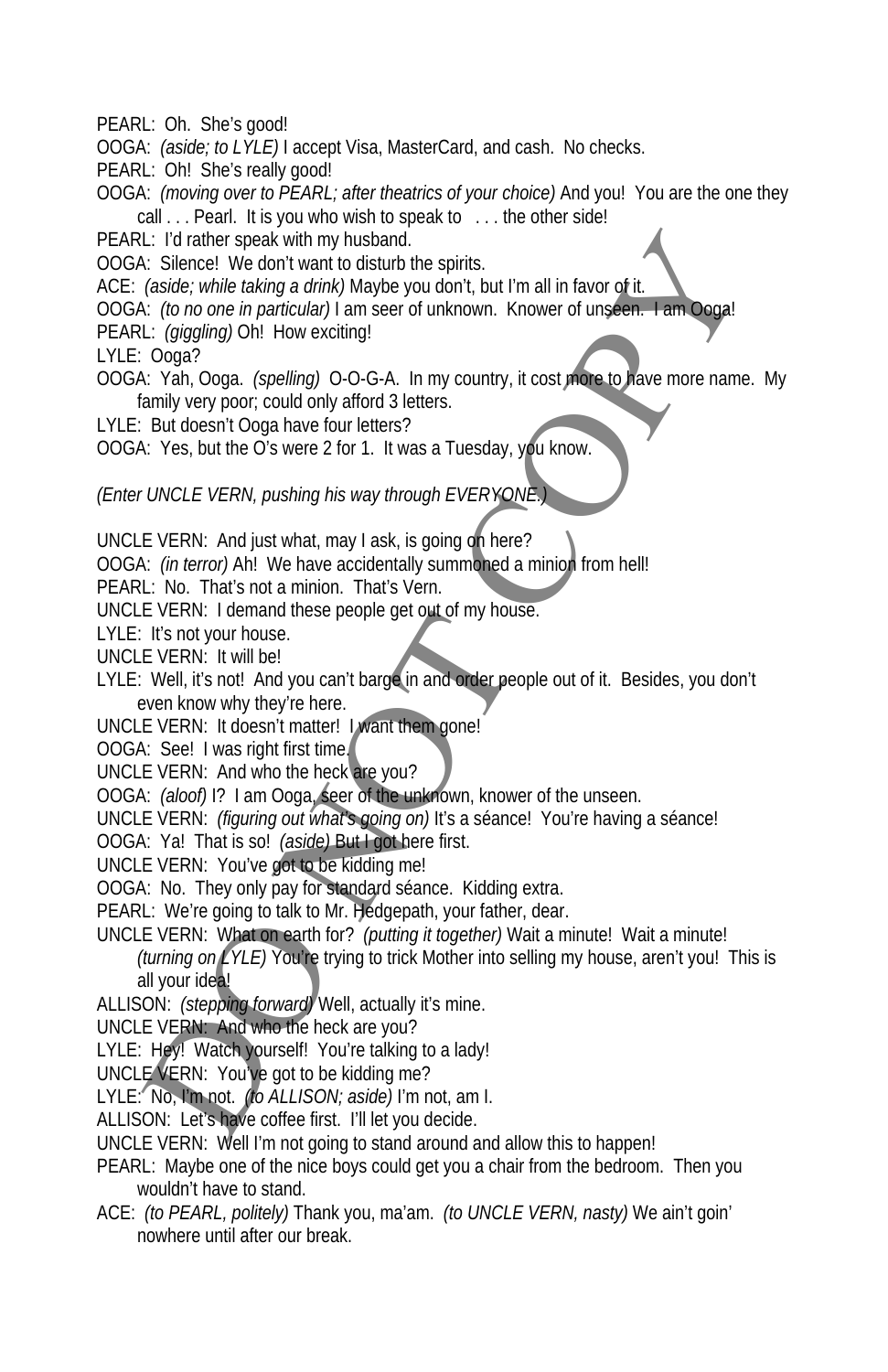UNCLE VERN: *(for the first time noticing ACE and FLOYD, who have taken a spot off to the side and are sharing a thermos)* And who the heck are they? ACE: I'm Ace, an' that's Floyd.

*(FLOYD nods.)* 

He don't say much.

*(FLOYD just shrugs.)* 

UNCLE VERN: Well, I want both of you out of here! Now! ACE: *(not upset in the least; checking his watch)* Sorry. No can do. UNCLE VERN: The heck you say!

*(FLOYD nods in agreement.)* 

Well, I'm telling you to get out!

ACE: Sorry. Union break.

UNCLE VERN: *(still mad, but a bit cautious)* What?

ACE: Union break. Local 172.

UNCLE VERN: What kind of Union would a séance.

ACE: Her? *(motions toward OOGA)* Beats me.

OOGA: Local 91. Sisterhood of Seers, Sayers, and See 'N' Say makers.

ACE: Floyd an' me, though, we're Teamsters. Like I said, Local 172.

UNCLE VERN: *(definitely cautious)* Teamsters, huh?

ACE: Nothin' moves in this town what without a Teamster movin' it, an' that goes for crystal balls, too.

UNCLE VERN: I'm sorry. Um . . . I didn't realize. I don't want any Union trouble . . .

ACE: Hey. It's alright. Now here's the deal. We've got this gig until 7:30. So ya might as well be comfortable. I mean, you can stay or you can go, makes no difference to me, but we ain't goin' nowhere until 7:30. Capesch?

PEARL: *(to VERN)* Now dear, please. All these people have put together a fun evening for us, so we might as well enjoy it. Besides, it's better than what's on TV.

UNCLE VERN: Oh, Good Grief!

*(UNCLE VERN folds his arms in disgust and stands out of the way down from ACE and FLOYD. The lights overhead dim and the ball lights up – and we do mean lights up. Hey, it is a disco ball.)*  He don't say much.<br>
(Digits shrugs.)<br>
L'O just shrugs.)<br>
L'O just shrugs.)<br>
(not upset in the least; checking his watch) Sorry. No can also<br>
(not upset in the least; checking his watch) Sorry. No can also<br>
UPM (I'm telling

OOGA: *(With her arms outspread; SHE is definitely in the acting mode.)* Spirits Awaken!

*(The lights flicker on and off.)* 

UNCLE VERN: *(to ACE)* Hey! I saw you do that! ACE: Do what? You got nothin' on me. OOGA: I feel a presence! They are about! UNCLE VERN: Oh, good grief! OOGA: Silence! I must have total concentration to contact the other side! UNCLE VERN**:** Please!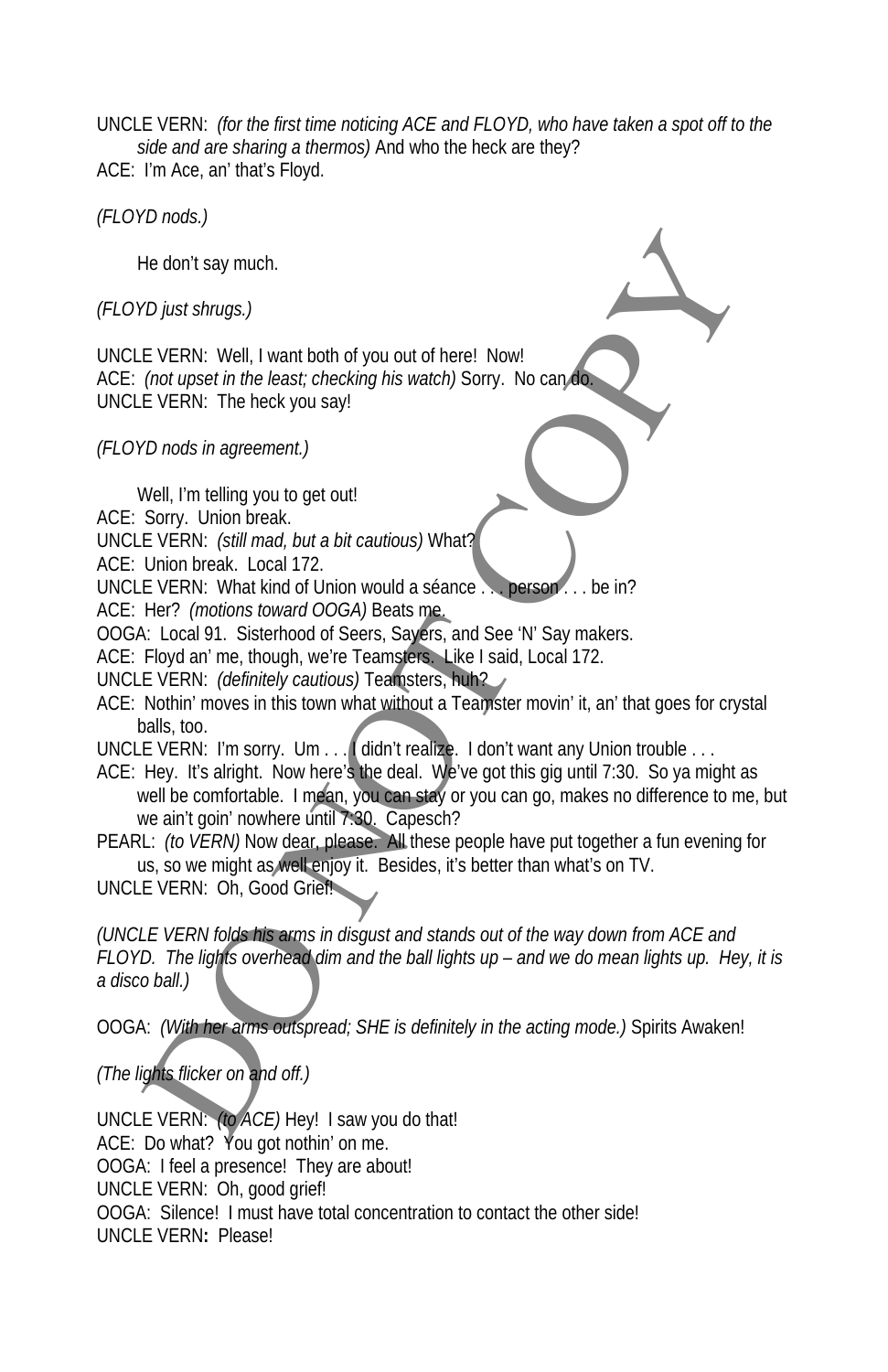OOGA: Spirits from the Nether World, I summon you. Olly! Olly! All's in free! Come out, come out, wherever you are!

*(There is a sudden flash and explosion, followed by a few screams, and then total darkness.)*  PEARL: *(while it's still dark)* Yup. That would be Mr. Hedgepath.

*(While the lights are off, LOUIE will enter through the door to nowhere. It would be easy to do; just create a "door" that hinges off stage. When the lights come back up – now would be good – LOUIE will be standing next to the door unnoticed, just taking in the surroundings. After a*  few lines, HE will make his way to the kitchen and start rummaging through the cabinets, and *eventually the refrigerator.)*  the lights are off. LOUIE will enter through the door to nowhere. It would be easy<br>eate a 'door' that hinges off stage. When the lights come back up-now yould be<br>file will be starding neut to the door unnoticed, just lakin

PEARL: Weeee! That was fun! Can we do it again?

OOGA: *(inspecting her "crystal ball;" aside to ACE)* Are you sure we plugged this thing in to a 110 outlet?

*(ACE, who is just as surprised as EVERYONE else, shrugs in wonder* 

LYLE: *(furious; trying to maintain a whisper; to ACE)* I thought you said you weren't going to blow anything up?

ACE: I did.

- LYLE: I know you did!
- ACE: No. I didn't.
- LYLE: But you just said that you did!
- ACE: I know I did. But I meant that I didn't.
- LYLE:What?
- ACE: You wanna start over?
- LYLE: Good idea. You said you weren't going to blow anything up.
- ACE: And I didn't blow anything up.

LYLE: Then what was that?

FLOYD: Hey, it wasn't me. *(holds up flash pot by the cord to prove innocence)* I don't know what the heck that was.

UNCLE VERN: *(noticing LOUIE, who has just opened the refrigerator)* Who the heck are you? LOUIE: *(tipping a cap HE's not wearing)* I'm Louie. *(returning to the refrigerator)* 

ACE: He ain't one of ours.

LOUIE: *(still rummaging through the refrigerator)* Prune juice? *(shrugging his shoulders)* It'll have to do. *(HE takes the can and closes the refrigerator door.)* 

UNCLE VERN: Who are you?

LOUIE: Like I said, I'm Louie.

UNCLE VERN: What are you doing in my house?

LYLE: It's not your house!

- UNCLE VERN: *(to LYLE)* It will be! *(to LOUIE)* Why are you here?
- LOUIE: This is where the door led.

UNCLE VERN: What?

LOUIE: Ya see, there I was, sitting in Heaven . . .

UNCLE VERN: What? You were in Heaven?

LOUIE: I suppose. We all called it that. There was no flames or pitchforks. Then again, there was no milk and honey, and no harps and halos, either. But generally, it was OK. 'Specially since I never cared much for harp music, if you know what I mean. So there I was, waitin' for Ernie to finish dealing, and this door appears right there. I mean, right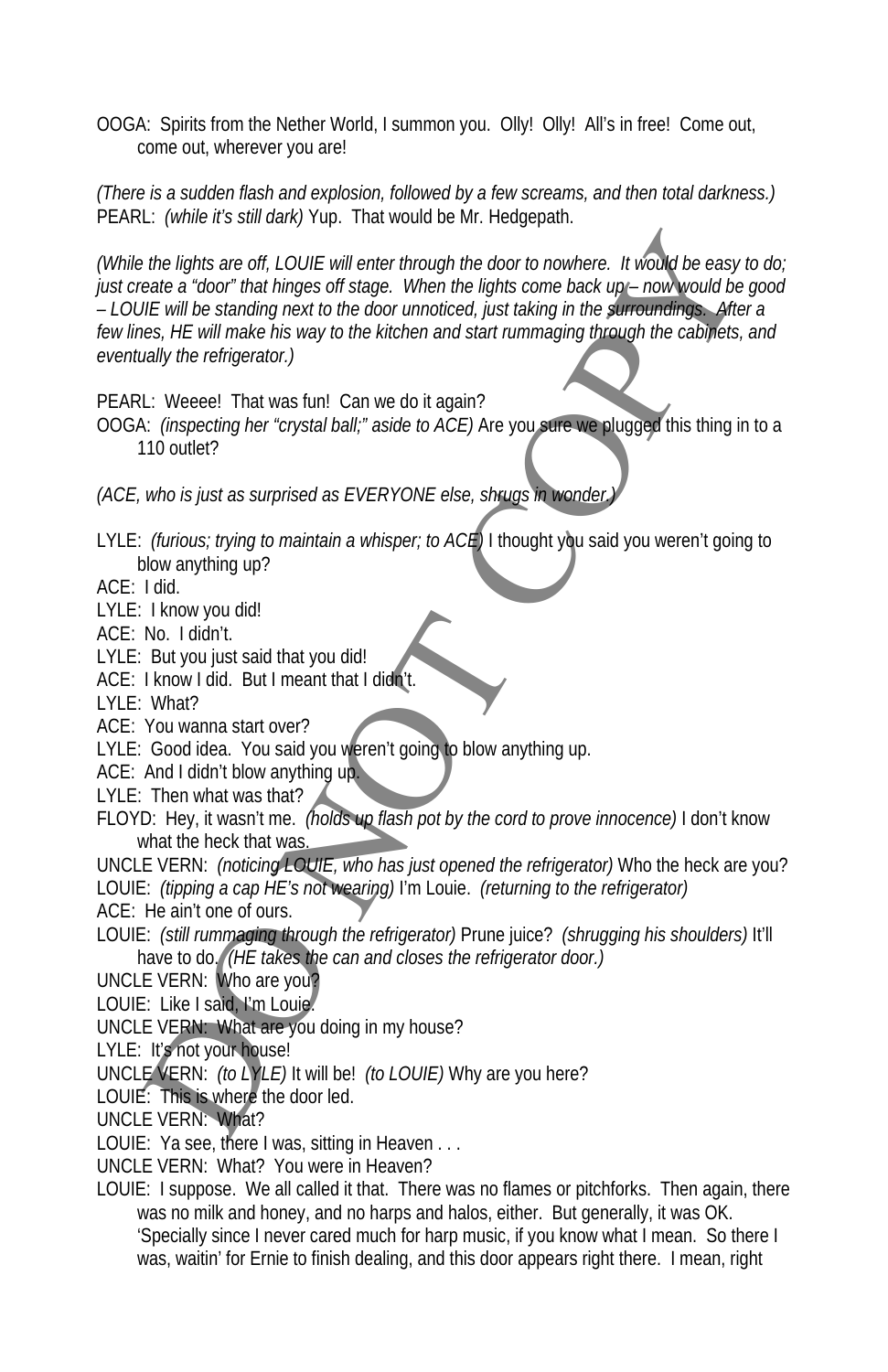there. So I says, "Fellas, deal me out." I mean, it's not every day you see a door just appear, even in Heaven. So I go through it, and here I am. That's the long and the short of it.

*(LOUIE will move over toward the TV during the following lines.)* 

- LYLE: You were . . . where? Where were you?
- LOUIE: *(HE notices the toilet, opens the lid and checks inside before closing it.)* Heaven. The afterlife. You tell me.
- OOGA: *(more amazed than anyone else)* He is from the other side!
- LOUIE: *(with a shrug HE sits on the toilet and starts looking through the TV Guide)* Yup. Ya pretty much hit it on the head.
- UNCLE VERN: *(stepping forward)* You've got to be kidding me!
- LOUIE: *(after perusing the TV Guide for a few minutes)* What? No baseball? What the good's a TV without baseball?
- UNCLE VERN: You can't be here!
- LOUIE: *(getting up)* Why not?
- UNCLE VERN: Because you're an intruder! That's why not! And I'm calling the police! *(takes out his cell phone and starts to dial the police)*
- LOUIE: *(with a good natured shrug)* Suit yourself.
- UNCLE VERN: *(in phone, with appropriate pauses)* Hello, police? Yes. We have an intruder. Where? In my house, of course! Oh . . . 714 S. Elm . . . Is he dangerous? Of course he's dangerous! He's crazy! He thinks he's from the other world! No! I don't know what other world! How many other worlds are there? Just send some cops. *(HE hangs up; to LOUIE)* Ha! You're in for it now, buster. The cops are on their way! You were ... where? Where were you?<br>
You were ... where were you?<br>
E: (*HE notices the totel, opens the lid and checks inside before closing* **V**) Heaven.<br>
there anazed than anyone else) He is from the other sidel<br>
the *Co*
- LOUIE: *(HE gets up, shrugs, and moves over to the table where EVERYBODY is still sitting.)* So, what gives?
- OOGA: We were having séance.
- LOUIE: So, is it over?
- OOGA: I am not certain.
- LOUIE: *(taking a seat and pulling out a deck of cards)* Well, let me know if you want to get started up again, but until then, since you're all here anyway, anybody wanna play some cards?
- PEARL: Do you know Crazy Cats?
- LOUIE: I'm not familiar with that one, no.
- PEARL: It's just like Crazy Eights, only you play with cats, and you don't use cards.
- LOUIE: I think I'll stick to rummy.
- PEARL: No, thank you. I don't drink.
- LYLE: *(HE has been staring at LOUIE in amazement)* You're . . . you're really not from the . . . the other side . . . are you?
- LOUIE: *(shuffling)* What difference does it make? I'm here now, so let's play some cards.
- LYLE: *(to ALLISON; in a terse whisper)* Is this all part of your plan?
- ALLISON: *(returning the terse whisper)* No! I swear! I've never seen this man before.
- LYLE: He can't be for real!
- ALLISON: Then what's he doing here?

LOUIE: *(starting to deal cards that no one else will pick up)* Playin' cards? Who's in?

*(There's a knocking at the window.)* 

UNCLE VERN: Ha! The gig's up! The police are here! *(to LOUIE)* I'd run if I were you, buster!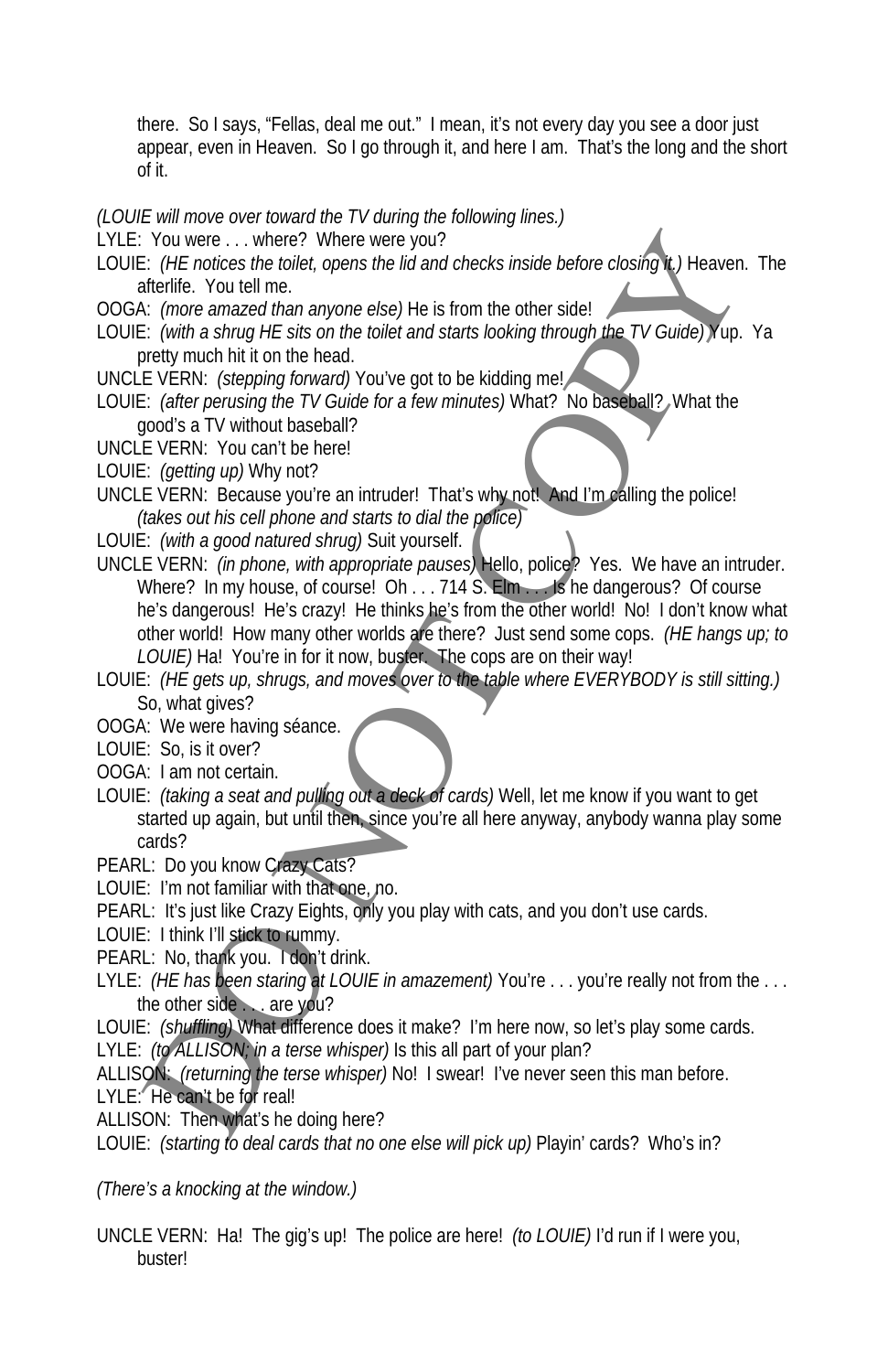LOUIE: *(admiring his hand)* A run or three of a kind, both will play.

*(UNCLE VERN crosses to the window and opens it. The POLICE climb in as if it is a perfectly ordinary thing to do.)* 

COP #1: You the guy that called about an intruder? UNCLE VERN: *(proud of himself)* Yes I am. *(pointing to LOUIE)* And there h COP #2: He don't look very dangerous to me.

*(COP #1 takes a closer look at LOUIE.)* 

COP #1: Say, that ain't no intruder. That's Louie Chedarwax!

- LOUIE: Hey! How ya doin? *(standing up and warmly shaking their hands)* Pete, Bernie. It's sure is good to see you two guys.
- UNCLE VERN: You've got to be kidding me! You know him?
- COP #1 (AKA PETE): Yeah, that's Louie!
- COP #2 (AKA BERNIE): Louie Chedarwax? Well I'll be darned. When was the last time we saw Louie, Pete?
- COP #1: *(suddenly realizing)* It was at his funeral! *(scared)* Oh, you can't be here, Louie! You's dead!
- COP #2: *(crossing himself)* He's come back to haunt us!
- COP #1: *(rational; to COP #2)* Wait a minute! Louie? Haunt us? Naw. Louie would never haunt nobody. *(nervous once again)* Would ya, Louie? Tell me, Louie, why are you here? Fix You the guy that called about an intruder?<br>EVERN: (proud of himself) Yest am. (pointing to LOUIE) And there in stars is the UV (provide of three incomes<br>EVERN: (provide of the stars to the content of the stars of the s
- LOUIE: Beats me. Like I was tellin' these folks, I was mindin' my own business on the other side when I see this door . . .
- LYLE: We were havin' a séance . . .
- PEARL: We were trying to speak with my late husband, Mr. Hedgepath . . .
- OOGA: *(nervously moving toward the door)* I was just leaving . . .
- UNCLE VERN: Just you hold on there, sister! Nobody goes until I say so!
- COP #2: Hey! That's my line.
- UNCLE VERN: Sorry.
- LOUIE: You all through? So I see this door, an' I'm thinkin' to myself, "Self, why the heck not?" An' I go through it. Next thing I know, here I am.
- COP #1: And this gentleman called the police on you?
- UNCLE VERN: You bett did!
- COP #1: *(to UNCLE VERN)* I can't believe you called the police on Louie. Why . . . I ought to run you in instead.
- UNCLE VERN: What?!
- LOUIE: Ah, don' get sore at him fellas. If he hadn't a called ya, we never would a got to see each other. An' that's a nice thing, don' cha think?
- COP #2: That's the Louie I always knew.
- COP #1: *(after a pause)* Say, Louie, I wanna thank ya for thinkin' of your pals an' invitin' us to your funeral. I just wanted you to know that we all had a wonderful time. The food was top rate, and you remembered I liked pastrami. Now that's class. I just hope we can all go out as well as you did, Louie. Here's to you.

*(Both COPS tip their caps.)* 

LOUIE: Hey, you boys wanna stay and shoot some cards?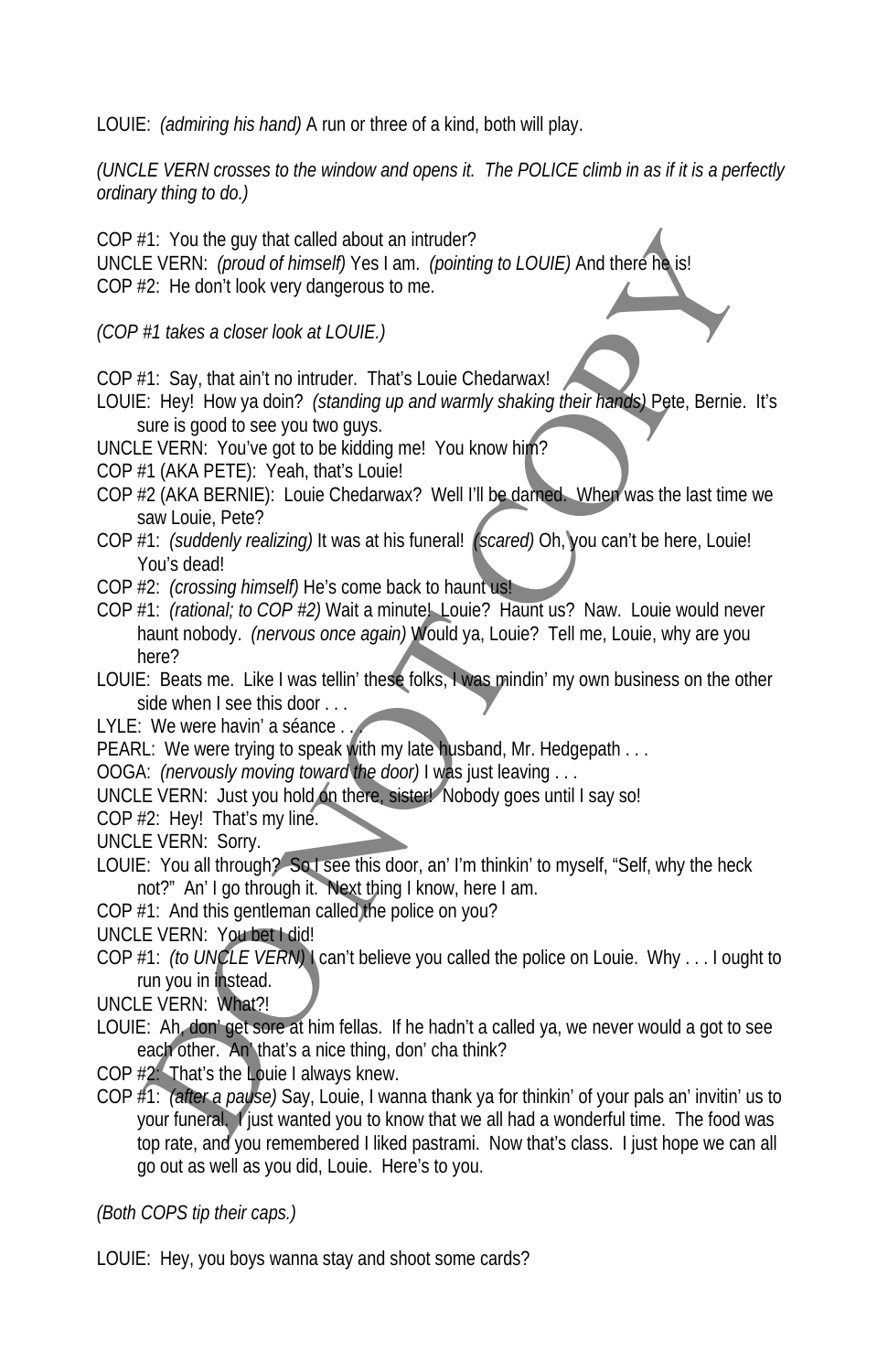- COP #1: Ah, I'd love to . . . but we got two more hours of our shift left. And then I got to get home to the wife.
- LOUIE: *(good natured)* She still got you on a tight leash?
- COP #1: Better than no leash at all.
- LOUIE: Here's to good women . . . both of them! *(HE takes a drink of his prune juice.)*

*(The COPS exit through the window.)* 

UNCLE VERN: *(crossing to LYLE)* This is all some plan of yours, ain't it?

LYLE: What?

UNCLE VERN: I don't know how you did it, but the fun's over. You just need to make it go away.

- LYLE:What? You think I did all this?
- UNCLE VERN: I'm thinkin' it's some stupid plan of yours to milk my mother out of what little money of mine she has.
- LYLE: My plan?
- UNCLE VERN: Well, why not? For starters, I couldn't afford to rig something this elaborate. I'm thinkin' five grand right up front . . . at least. And no tellin' how much by the time it's all through. How much did it cost to pay off the cops? Or are they even cops at all? COPS exit through the window.)<br>
EVERN: (crossing to LYLE) This is all some plan of yours, ain't with the What?<br>
EVERN: I don't know how you did it, but the fun's over. You fusi-<br>
New What?<br>
What? You think it dd all this?<br>
- LYLE: That's ridiculous!
- UNCLE VERN: Well, who was it that rigged the séance to begin with?
- LYLE: That was only so Grandma would sell her house.

UNCLE VERN: So you could steal my mother's money.

LYLE: Your mother doesn't have any money.

UNCLE VERN: And how do you know?

LYLE: Because I live with her! We have the same address, don't you remember?

UNCLE VERN: That doesn't mean anything. I have the same address.

LYLE: What? You never changed your address?

UNCLE VERN: Naw . . . why bother?

LYLE: But you haven't lived here for 17 years.

UNCLE VERN: It's my way of screening my mail.

- LYLE: And having people take pot shots at our mailbox.
- UNCLE VERN: Don't let them guys bother you none. They're just playin' around. They're a lot better shots than that.
- LYLE: Well, wait! Answer me this. If I need Gramma's money so bad, where did I get the money to pay for this? You know what I think? I think it was you. That's what I think.

ACE: *(noticing his watch)* 'Up! 7:30. Time to go.

*(ACE starts gathering up the séance stuff. FLOYD will take the flash pot and climb out the window.)* 

UNCLE VERN: *(to ACE, who has the disco ball in his arms)* What are you doing? ACE: We got a high school dance to do by eight.

*(ACE hands the disco ball to FLOYD, who is waiting outside the window.)* 

*(looking at LOUIE; to OOGA)* What about this one?

OOGA: Leave him.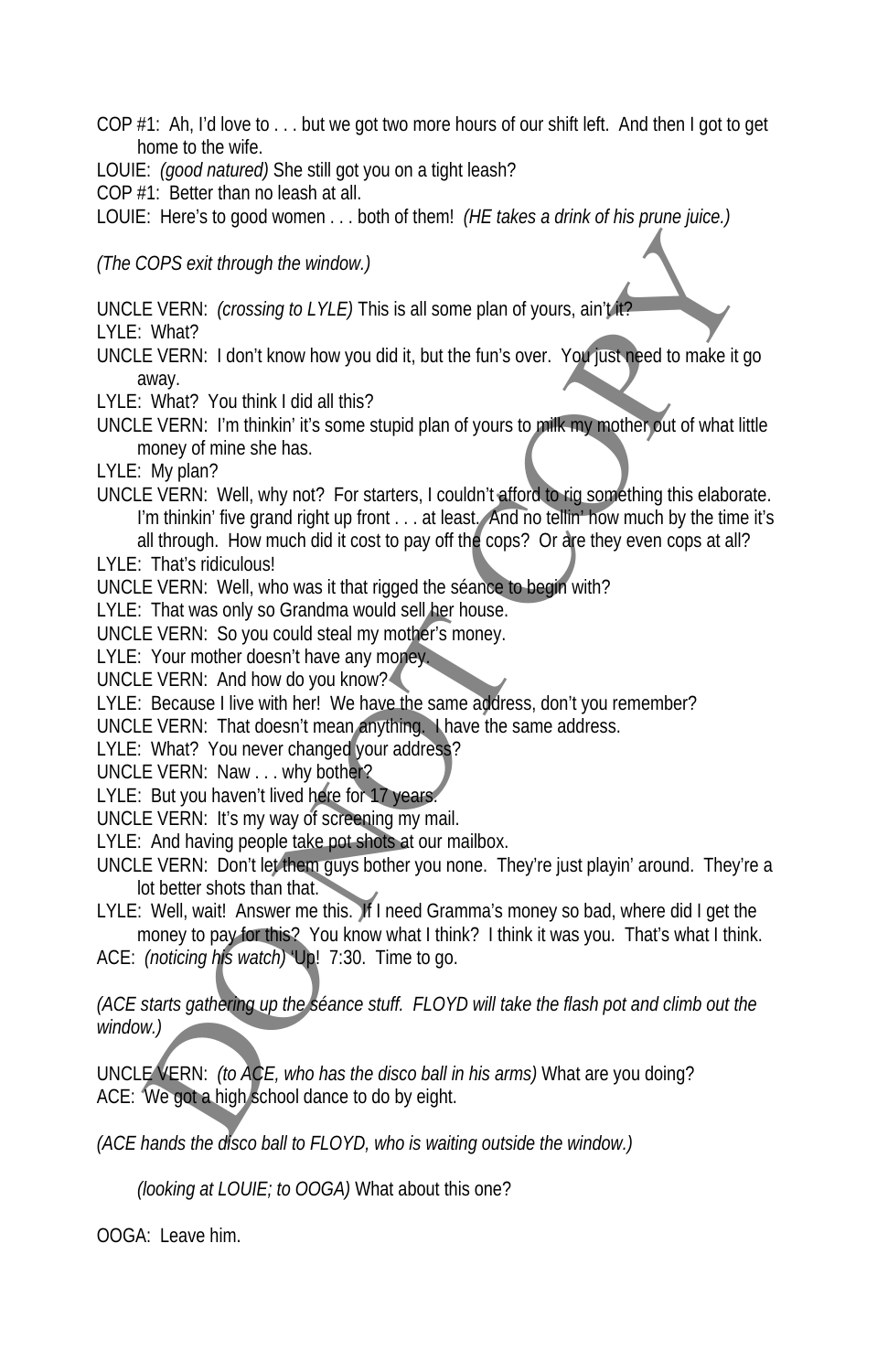*(ACE shrugs and moves on to other things.)* 

UNCLE VERN: What? Oh no you don't. He can't stay. LYLE: I have to agree with Uncle Vern. UNCLE VERN: Don't make it a habit. OOGA: *(handing LYLE a bill)* Contract only state we leave with what we came in with. Besides, we no charge extra for dead guy. UNCLE VERN: He's not dead! LOUIE: Suit yourself. UNCLE VERN: I can't believe it! You're all in on it! You're all trying to trick me out of my money! Well, let me tell you, it's not going to work! *(HE crosses to the window.)* Oh, just you wait! You won't get away with it! No siree, Bob! I'll be back in the morning with my lawyer! LYLE:You have a lawyer? UNCLE VERN: Well, somebody has to! *(HE climbs through the window and leaves.)*  LOUIE: *(after a beat)* Well, is anybody going to play cards or not? **END OF ACT I** C (*Panding LYLE a bill)* Contract only state we leave with what we capte in with.<br>
Captistics, we no charge extra for dead guy.<br>
E VERN: He's not dead!<br>
L' SULY guyself.<br>
L' SULY guyself.<br>
L' SULY guyself.<br>
L' VERN: L' ca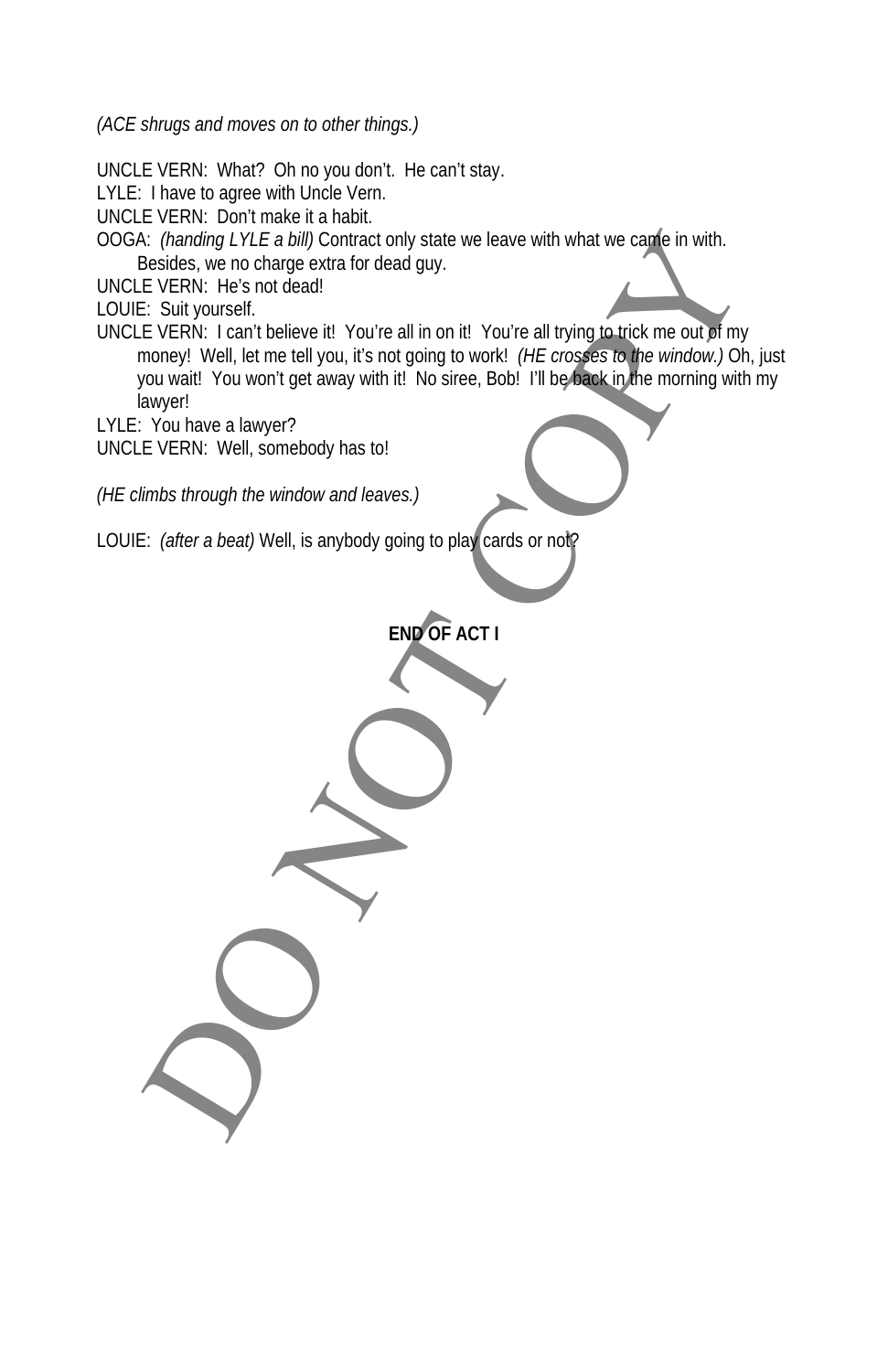

### **ACT II**

*It is the morning of the next day. LYLE is in the living room talking – but mostly just listening -- on the old rotary-style telephone that is sitting on the table next to the TV. From time to time HE will nod his head. LOUIE, still wearing what HE had on the night before, is sitting at the table shuffling and inspecting the cards while PEARL, dressed in a housecoat, is bustling about making coffee and toasting bread. When the bread pops up the first time, SHE immediately pushes it back down. After a few moments smoke begins coming from the toaster. It would be easy to rig a smoke bomb in a toaster, and fun, too.*  ACT II<br>
the morning of the next day. LYLE is in the living room talking - but, mostly jut<br>
ing - on the old rotary-style lelephone that is still negrom the basic peak to the e.<br>
If the to time HE will nod his head. LOUIE,

- LOUIE: *(noticing the smoke)* Far be it from me to say, but ain't ya supposed to take the toast out once it's done?
- PEARL: Oh, do you suppose that would help?
- LOUIE: *(getting up)* Lookit. I've got an idea. I'll make breakfast and you sit at the table.
- PEARL: I was always taught that the lady should wait on the gentleman.
- LOUIE: *(guiding her to a chair)* I imagine you were taught that by a gentleman.

*(PEARL sits down at the table and immediately starts reading the paper while LOUIE rummages through the cupboard. HE finds cold cereal and then looks around some more; after looking for a few moments . . .)* 

LOUIE: Hey, you got any milk?

PEARL: Try looking in the second drawer on the right.

*(LOUIE opens the door, and finds a carton of milk. HE opens it and takes a whiff and immediately recoils. HE puts the lid back on and puts it back in the drawer.)* 

LOUIE: Never mind. I think I'll just have coffee. Black coffee. *(begins the process of making coffee)* 

LYLE: *(hanging up phone and crossing to LOUIE)* Ah ha! Do you know who I just got off the phone with? I just got through talking with the bureau of census for the entire state, and you, Mr. Chedarwax, you do not exist.

*(LOUIE starts to speak.)* 

No, don't even start. You're not worming your way out of this one. There is no record of your existence. No birth certificate, no wedding certificate. You never paid taxes, never drew Social Security. You've never had a traffic ticket, nor a driver's license for that matter. Never had credit, never bought real estate, or never even had a stinking library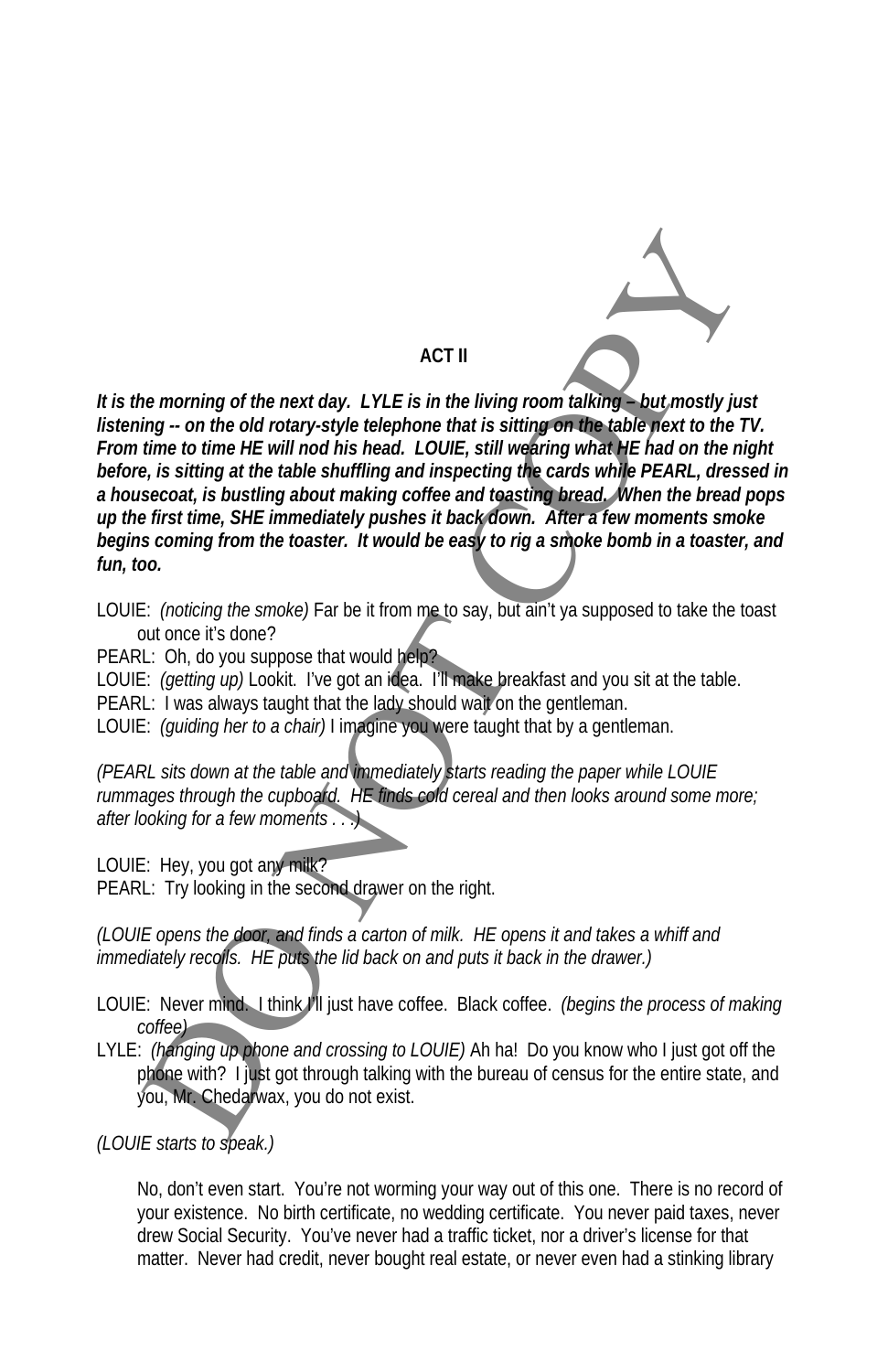card. What kid didn't have a library card? It's the coolest thing ever invented, and everybody in the world has one but you. It's because library cards are free, Louie, free. But you don't have one. And ya wanna know why you didn't have one? Because you don't exist. You're made up. C'mon, Louie, what's you're real name? Carl? Mike? No . . . You look like a Wayne. Which is it? Maybe you're a Gerald. C'mon, Louie, admit it.

The jig's up.

LOUIE: You're right.

- LYLE: *(astounded)* What?
- LOUIE: You heard me. You're right.
- LYLE: That was too easy. I know ya got more fight in you than that.
- LOUIE: What's the point? You're right.
- LYLE: So, it's just that easy?
- LOUIE: Yup. It's just that easy. I mean, you're going to believe whatever you want to believe anyway, no matter what I say, right? You're like those guys that are always comin' around knockin' on my door wantin' me to believe what they believe. Oh, they ask you what you do on Sunday mornings, but the only reason they want to know is so they can tell you you're wrong. No. No. You don't got to explain. It's alright. But we both know you already made up your mind. Even if I explain to you that I lived my whole life across the state line, you still ain't gonna believe me. You'll just check Kansas and find out they got no record of me, either, which is exactly what you knew you'd find, so why bother to look? The truth is, you don't want to find out that I just might be for real. An' who could blame you? That kinda thing is down right scary. Then ya gotta believe in heaven or hell – or worse. Ya gotta believe in something other than just you. But you see, the thing is, you've already decided that I ain't true, so that's all you're willing to believe. And since I'm not really sure what I believe, that means your belief is stronger than mine. That seems the most sensible way to settle this, don't cha think? *(fanning his deck)* Unless you want to draw for high card. The given up of the state and more than the state of the state of the state of the state of the state of the state of the state of the state of the state of the state of the state of the state of the state of the state of

LYLE: Darn you! I had you dead to rights! I did. But you wormed out of it.

- LOUIE: You know, I think I can honestly say that the afterlife has taught me just one thing. And I'm going to share that with you. What good is knowledge if you don't share?
- LYLE: That's it? That's the one thing you learned in the afterlife?
- LOUIE: What? No. That's not the one thing I learned. That's why I'm telling you the one thing I learned.
- LYLE: You know, I don't even care what you may have learned.
- LOUIE: "You could be wrong."
- LYLE: No, I'm fairly certain I don't care.
- LOUIE: No. That wasn't a comment. You confused me. That was the one thing I've learned. "Always consider the possibility that you could be wrong." *(pause)* Let that soak in for a while, but then start thinkin' about how much better our world would be right now if everybody – even if just once every other week or so – seriously considered the possibility that they could be wrong. About anything. Maybe everything. It may not make a difference with some of them. Heck, it may not make a difference with any of them. But it couldn't hurt, either.
- LYLE: Just what does that have to do with me?
- LOUIE: Apparently not a thing.
- LYLE: Well, you just wait, fella. And I wouldn't get too comfortable, if I were you. I'm going to have you out of this house by the end of the day, or my name isn't Lyle Wanamaker!
- LOUIE: Who knows, it may not be.
- LYLE: Don't you even start! *(exits to his room)*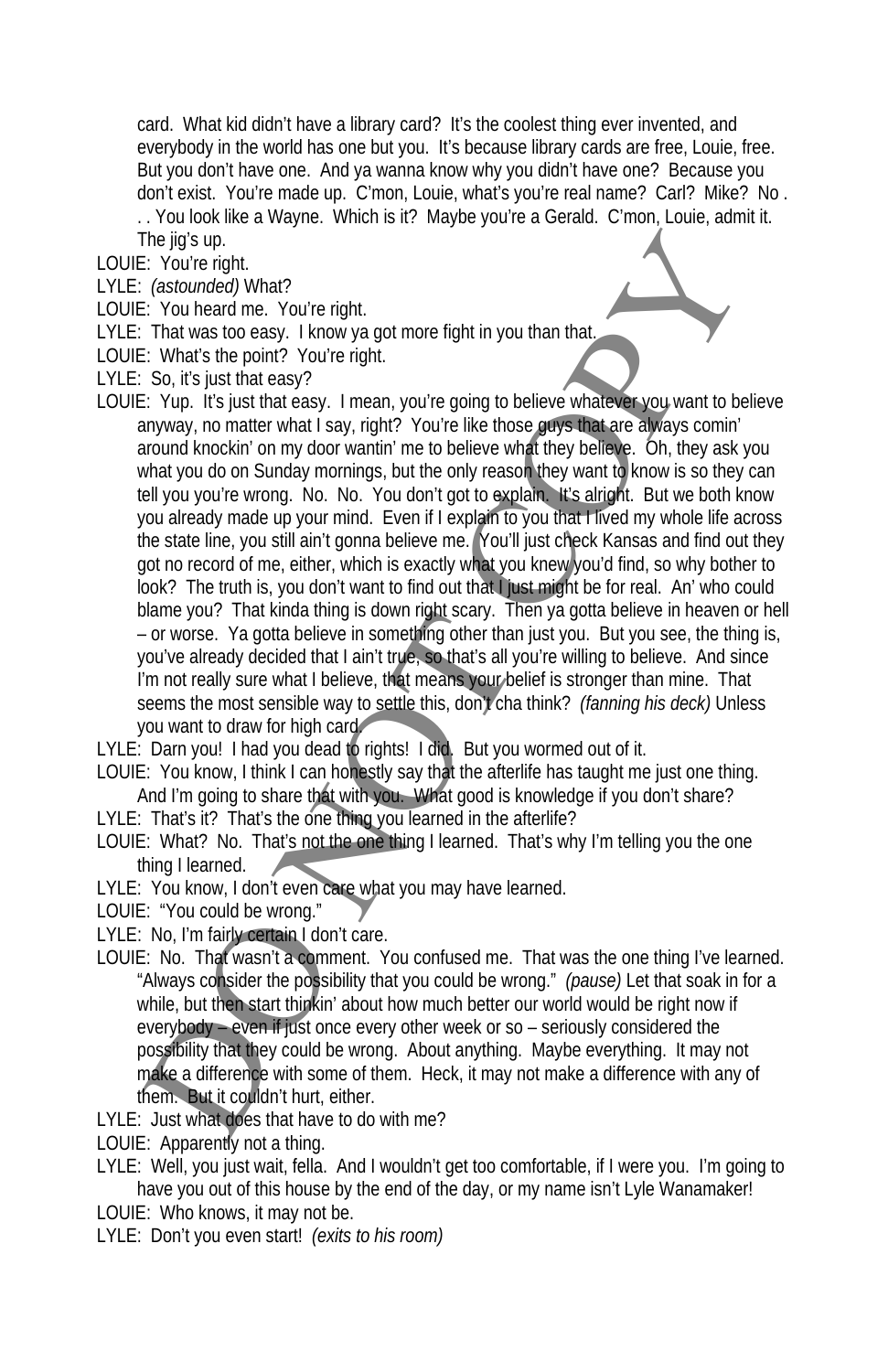- PEARL: *(after a beat; looking up from reading the newspaper)* Here's a story about a parrot that learned over 247 words and could even speak Spanish, French, and a little Portuguese. *(SHE continues reading for a moment, then . . .)* Oh, my. How sad. It says the bird died. It was 32 years old. Apparently that's old for a parrot. It lived its entire life with a Mr. Dunwiddy in Manchester, England. Mr. Dunwiddy even taught it to sing his soccer club's fight song. They called it Sissy.
- LOUIE: What? A fight song called "Sissy?"
- PEARL: No. That was the parrot's name.
- LOUIE: That's even worse. That can't possibly be right.
- PEARL: Oh, no, sir. It's the Gospel Truth. See. *(SHE offers him the paper)* It's here in print and everything. So it must be true. I just think that's fantastic.
- LOUIE: What? That somebody would name a bird Sissy?
- PEARL: No. That a bird could be that smart. That's what I think is fantastic.
- LOUIE: What I find fantastic is that any animal could be that dumb.
- PEARL: What do you mean, dumb? Why, it probably knew more words than I do, and I know I can't speak any Portuguese. At least, I don't think I can. But I've never tried. Do you know any Portuguese?
- LOUIE: Lookit. It ain't the Portuguese. It's not about how many words you know. The way I see it, it's what you do with all that information that makes you smart. And the way I further see it, that's why that bird was an idiot.
- PEARL: Oh, I disagree.
- LOUIE: Which certainly you have the right to do. I invite it.
- PEARL: What?
- LOUIE: Never mind. Go on with the bird.
- PEARL: Well, they even had him on the Tonight Show. Now if that's not something, I don't know what is. Sissy was sitting right there on Jay Leno's desk. See, they even have a picture.

### *(SHE offers, but LOUIE waves her off.)*

- LOUIE: That must've been some show.
- PEARL: Then you agree with me?
- LOUIE: *Au contraire*, as the French would say.
- PEARL: Oh, was that French?
- LOUIE: *(with theatrics) Oui, oui,* madame.
- PEARL: Oh, then I don't know French, either.
- LOUIE: You keep gettin' off the subject . . .
- PEARL: No, I don't. I just forget what the subject is.
- LOUIE: We was talkin' about the bird. About the idiot bird. Now, I'm gonna say my piece and then I don't intend to say no more.
- PEARL: Ever?
- LOUIE: Of course not, ever. What fun would that be? No. I mean about the bird. Here goes. One: If the bird was so smart, then why did he stay in a cage all his life? I mean, the smart birds are out there doin' what birds do, not sittin' in a cage. An' even if he was in a cage, look at all the work he goes through and they're gonna feed him anyways if he does it or not. An' he puts up with the name Sissy! A name like that would get your beak broke in my old neighborhood, if you know what I mean. Now . . . where was I? Oh, yeah! Number two: *(after a pause)* OK, I guess there ain't no number two, but number one was good enough. society fight sing isotop and the predilet Sissy.<br>
E: What? A fight song called "Sissy?<br>
E: Non. That was the parrot's name.<br>
E: That's even worse. That can be true. Itsic for Gore I function<br>
Lt. Do, no, sir. It's the Gos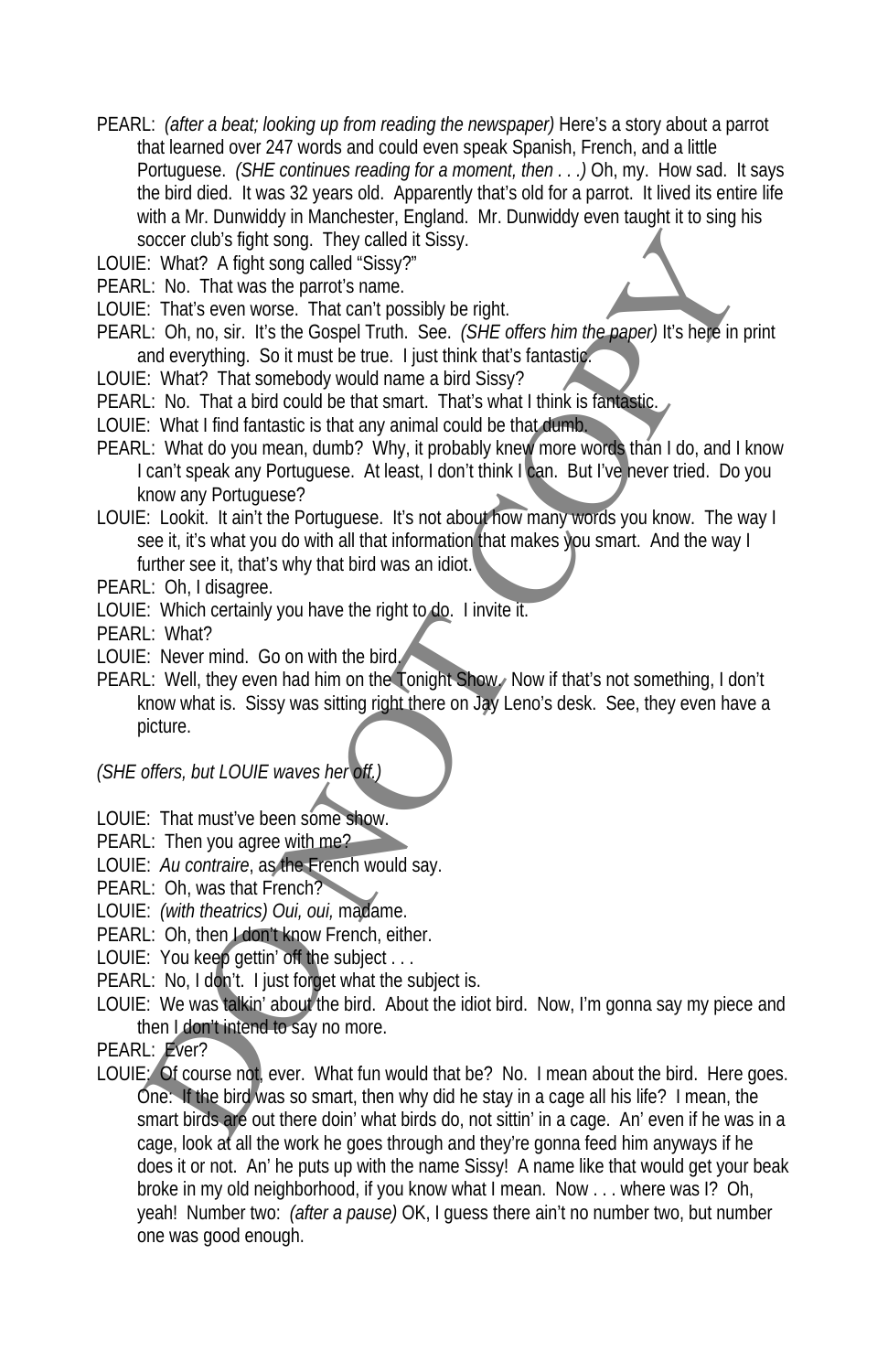*(LOUIE brings over two cups of coffee and sits down next to PEARL.)* 

LOUIE: So, tell me, how did your late husband become late?

- PEARL: He drove off the side of the road one day while he was working. They said he went over a quarter of a mile before he finally hit a tree.
- LOUIE: What? Did he fall asleep while driving?
- PEARL: Oh, heavens no. At least, I don't think he did. I wasn't there. The witnesses said he was bird watching. He loved to watch birds.
- LOUIE: While he was driving?
- PEARL: Where else would you watch them? He always watched birds while he was driving.
- LOUIE: I'm not one to say, but isn't that dangerous?
- PEARL: Only if you use binoculars.
- LOUIE: I can see that.
- PEARL: He followed that bird right up the tree. It was a tufted titmouse, you know.
- LOUIE: Excuse me?
- PEARL: A tufted titmouse. It's a bird. You can look it up. Next to the Platypus, that was his favorite animal.
- LOUIE: Why?
- PEARL: Because he liked Platypuses better. I'm fairly certain that it wasn't a platypus that he saw. They're not from around here, you know. Besides, they don't climb trees. At least, I don't think they do. E: What? Did he fall saleep while driving?<br>
E: what? Did he fall sales while the bigger work?<br>
L: Oh, heavens no. At least, I don't think he did. I wasn't there. The winesses sa<br>
was bird watching. He loved to watch think
- LOUIE: But why did he like tufted tit . . . mouses . . . meeces . . . mices . . . them better.
- PEARL: Oh, you'd have to ask him.
- LOUIE: So, did your husband drive for a living?
- PEARL: Mr. Hedgepath painted the lines on the highway.
- LOUIE: The lines?
- PEARL: You know, yellow or white? Solid or broken? *(after a pause)* Somebody has to.
- LOUIE: Did he do that all his life?
- PEARL: Oh, no. You have to be at least 18.
- LOUIE: No . . . What I meant was . . . Oh, never mind.
- PEARL: Besides, you have to work your way up.
- LOUIE: Up? Up from where?
- PEARL: Oh, the bottom, of course.
- LOUIE: Well, that's a shame.
- PEARL: Oh, not really. Everybody has to start at the bottom.
- LOUIE: No. I was thinkin' about your husband's passin' and all.
- PEARL: Oh, no. He wasn't allowed to pass. At least, not while he was working.
- LOUIE: What I meant to say was, that must've been quite a shock, hearin' that your husband died when he ran into a tree while paintin' lines on the highway.
- PEARL: Oh, he didn't get killed when he hit the tree. It was everybody that kept running into him from behind. You know, people follow that line no matter where it goes. Just like in the cartoons.
- LOUIE: *(after a pause)* Did you ever work?
- PEARL: I don't think you can get through life and never work. You know, some days just getting out of bed is work.
- LOUIE: What I meant was, did you ever have a job?
- PEARL: Oh. Why didn't you say so?
- LOUIE: I thought I did.
- PEARL: I was a lunch lady.
- LOUIE: A lunch lady? Like a high school cafeteria lunch lady?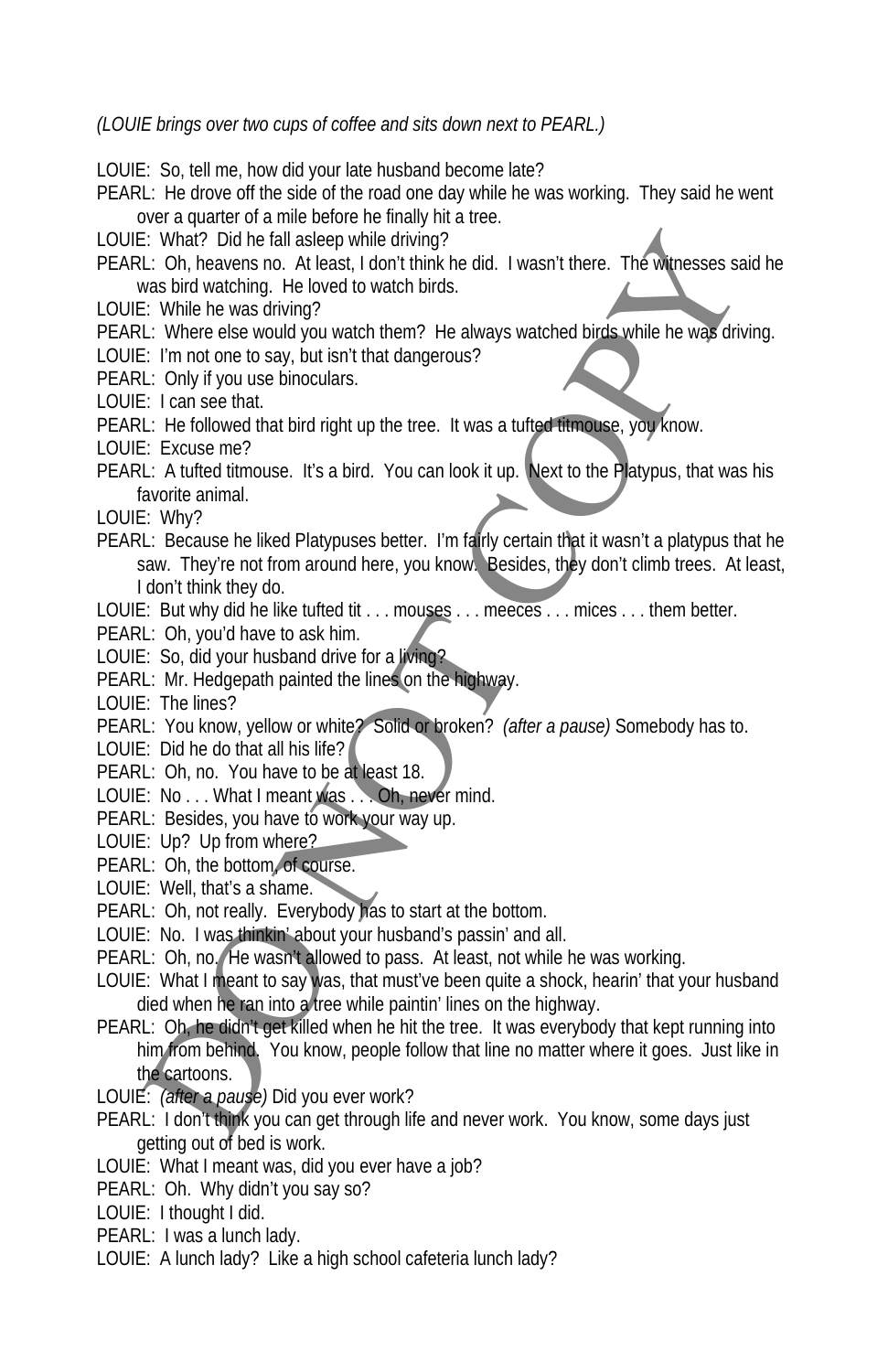- PEARL: One in the same. Our motto was: "Making silk purses out of cows' ears on a daily basis."
- LOUIE: Does that make sense?
- PEARL: I didn't know it needed to.
- LOUIE: How was it? How was it bein' a lunch lady?
- PEARL: *(thinks for a minute)* You know how everybody always thinks that being a school lunch lady would just be awful?
- LOUIE: I suppose.
- PEARL: They were right.
- LOUIE: So why did you do it?
- PEARL: Why, they paid me, of course. Why else would you work?
- LOUIE: My sentiments exactly! You know, I think I'm gonna like you. We think alike.
- PEARL: Oh, are you loopy, too?
- LOUIE: No. I'm as sane as I've ever been. Maybe the sanest. And no matter what they say, sister, I think there's more shinin' there than they give you credit for.
- PEARL: Oh my! I'm surprised they give me credit for any at all. *(pause)* But you know, I don't mind being loopy. *(confidentially)* I've seen sane people.
- LOUIE: So, back to bein' a lunch lady . . . Did you get to retire?
- PEARL: Oh, I insisted on it.
- LOUIE: You wanna know the bad thing about dying before you retire? Is you never get to retire.
- PEARL: What were you planning on doing when you retired?
- LOUIE: I thought for the longest time that I'd like to fish. But then one day I had to admit to myself that I really can't stand fishing. It's kinda hard to take pleasure out of something else's suffering, if you even think about it at all. L: (minks for a minute) You know how everybody always thinks that being a schoof<br>unch lady would just be awful?<br>
L: They were right.<br>
L: They were right.<br>
L: On, are you loogy too?<br>
L: Why, they paid me, of course. Why els
- PEARL: I've always found it easier not to think . . .
- LOUIE: Besides, when you fish . . . you have to go to a whole lot of trouble just to do nothin', if you ask me. No, what I really wanted to do was just to sit in the front yard in a lawn chair ... every morning. Just sit there and wave at everybody going to work.
- PEARL: I guess you still could.
- LOUIE: Naw. It just wouldn't be the same any more, if you know what I mean. And there's probably an ordinance against it. Public indecency.
- PEARL: My! I would hope you'd wear pants.
- LOUIE: That's not what I had in mind, though it's not a bad idea. I was just thinkin' it just wouldn't be decent to let the public know – every morning – that you didn't have to work. They'd probably make me go away . . . again.
- PEARL: You know, they don't want me around here any more, either.
- LOUIE: I know what you mean, sister. I know what you mean.

*(There is a knock at the window just as LYLE hurriedly re-enters. LYLE waving them to stay seated, which THEY had all the intentions of doing anyway)* 

LYLE: I'll get it.